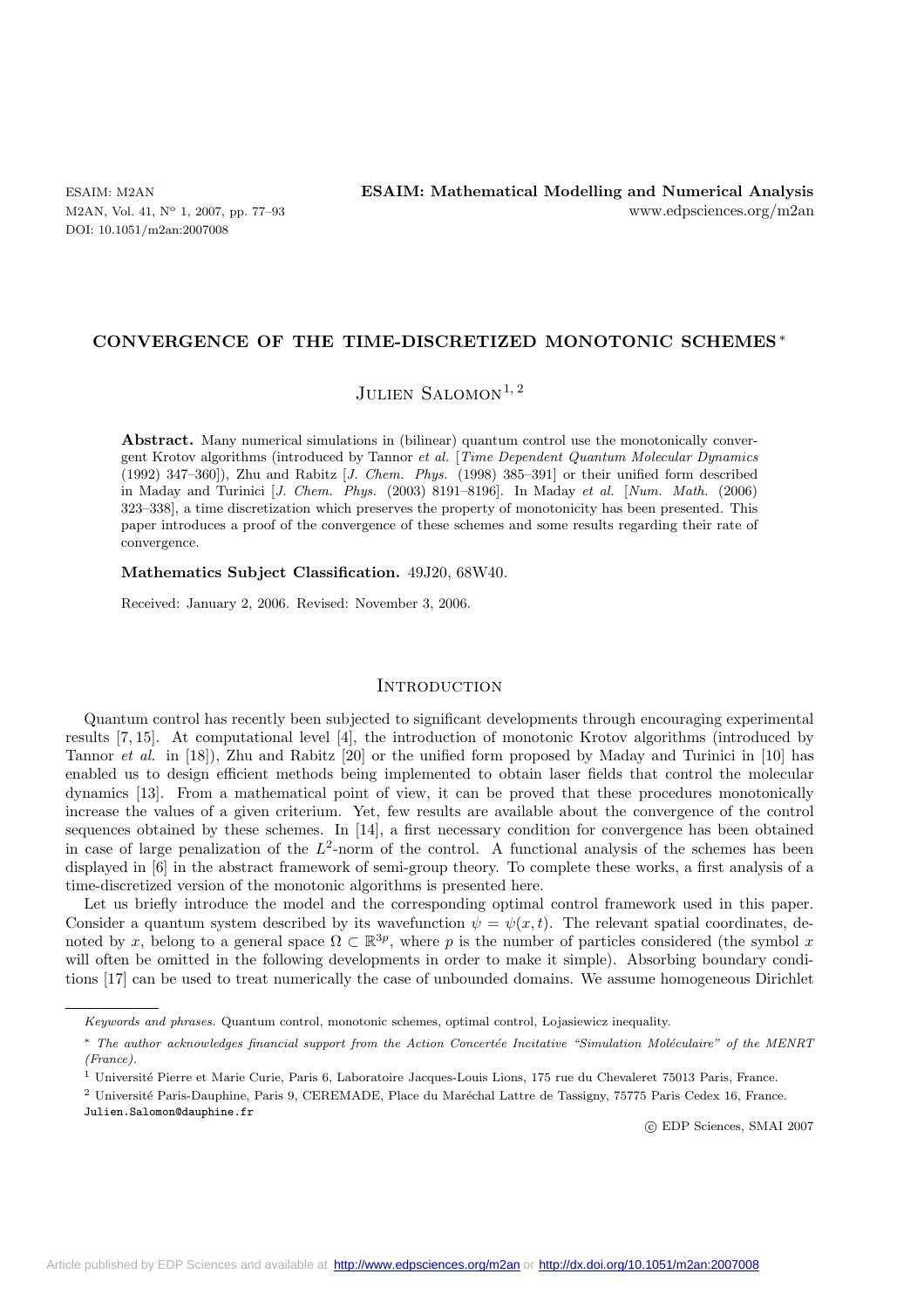boundary conditions. The dynamics of this system is characterized by its *internal Hamiltonian*:

$$
H = H_0 + V.
$$

In this equation  $H_0$  is the kinetic part:

$$
H_0 = -\frac{1}{2} \sum_{n=1}^{p} \frac{1}{m_n} \Delta_{r_n},
$$

where  $m_n$  is the mass of the particle n and  $\Delta_{r_n}$  the Laplace operator with respect to its coordinates. The operator  $V = V(x)$  is the potential part. In case the domain is bounded and V is smooth, the spectrum of H is discrete, see *e.g.* [2]. In corresponding numerical simulations, spectral decompositions can be used to discretize the wavefunction.

A way to control such a system is to light it with a laser pulse modelled by a scalar electric field  $\varepsilon(t)$ . The contribution of this laser field is taken into account by introducing a perturbative term in the Hamiltonian which then reads  $H - \mu \varepsilon$ . Like V, the *dipolar momentum*  $\mu$  is a function of x. In many models, the value  $\mu(x) = +\infty$  is only reached for  $|x| = +\infty$ . Neglecting the interactions with far-off particles, we suppose that the operator  $\mu$  is bounded on  $L^2(\Omega)$ . The evolution of  $\psi$  is then governed by the Schrödinger equation (we are making use of atomic units, *i.e.*  $\hbar = 1$ :

$$
i\frac{\partial}{\partial t}\psi = H\psi - \mu \,\varepsilon \,\psi \tag{1}
$$

$$
\psi(t=0) = \psi_{init},\tag{1}
$$

where  $\psi_{init}$  is the initial condition for  $\psi$ , subjected to the constraint:  $\|\psi_{init}\|_{L^2(\Omega)} = 1$ . In numerical simulations, the ground state, *i.e.* a unitary eigenvector of H associated to the lowest eigenvalue, is generally taken as the initial state. The Hamiltonian being real, the evolution through (1) preserves the  $L^2$ -norm of  $\psi$  so that

$$
\|\psi(t)\|_{L^2(\Omega)} = 1.
$$
\n(2)

**Remark 0.1.** The analysis presented here after will be carried out in a general setting and prevails for all space discretizations preserving property (2).

In order to design relevant fields of control, the optimal control framework usually introduces a cost functional to assess their quality. A general example of such functional is given by:

$$
J(\varepsilon) = \langle \psi(T) | O | \psi(T) \rangle - \alpha \int_0^T \varepsilon^2(t) \mathrm{d}t,\tag{3}
$$

where  $\alpha$  and  $T$  are two positive real numbers and  $\overline{O}$  is a positive symmetric operator, also called *observable*, that encodes the target: the larger the value  $\langle \psi(T) | O | \psi(T) \rangle$  is, the better the control objectives are met (here and in what follows, we note  $\langle f|A|g\rangle = \int_{\Omega} \overline{f(x)}A g(x)dx$ , where f and g are complex valued functions and A a given operator). In this paper, we assume that O is bounded on  $L^2(\Omega)$ . This assumption is true in many physical models. However, the analysis presented here after is relevant if O is only bounded on sub-domains containing the system. The Euler-Lagrange equations corresponding to  $J$  can be written by means of the introduction of a Lagrange multiplier χ, called *adjoint state* in what follows. The system obtained by this way is [20]:

$$
\begin{cases}\ni\frac{\partial}{\partial t}\psi = (H - \mu \varepsilon)\psi \\
\psi(t = 0) = \psi_{init}\n\end{cases} \tag{4}
$$

$$
\begin{cases}\ni\frac{\partial}{\partial t}\chi = (H - \mu \varepsilon)\chi \\
\chi(t = T) = O\psi(T) \\
\alpha \varepsilon(t) = -\text{Im}\langle\chi(t)|\mu|\psi(t)\rangle.\n\end{cases}
$$
\n(5)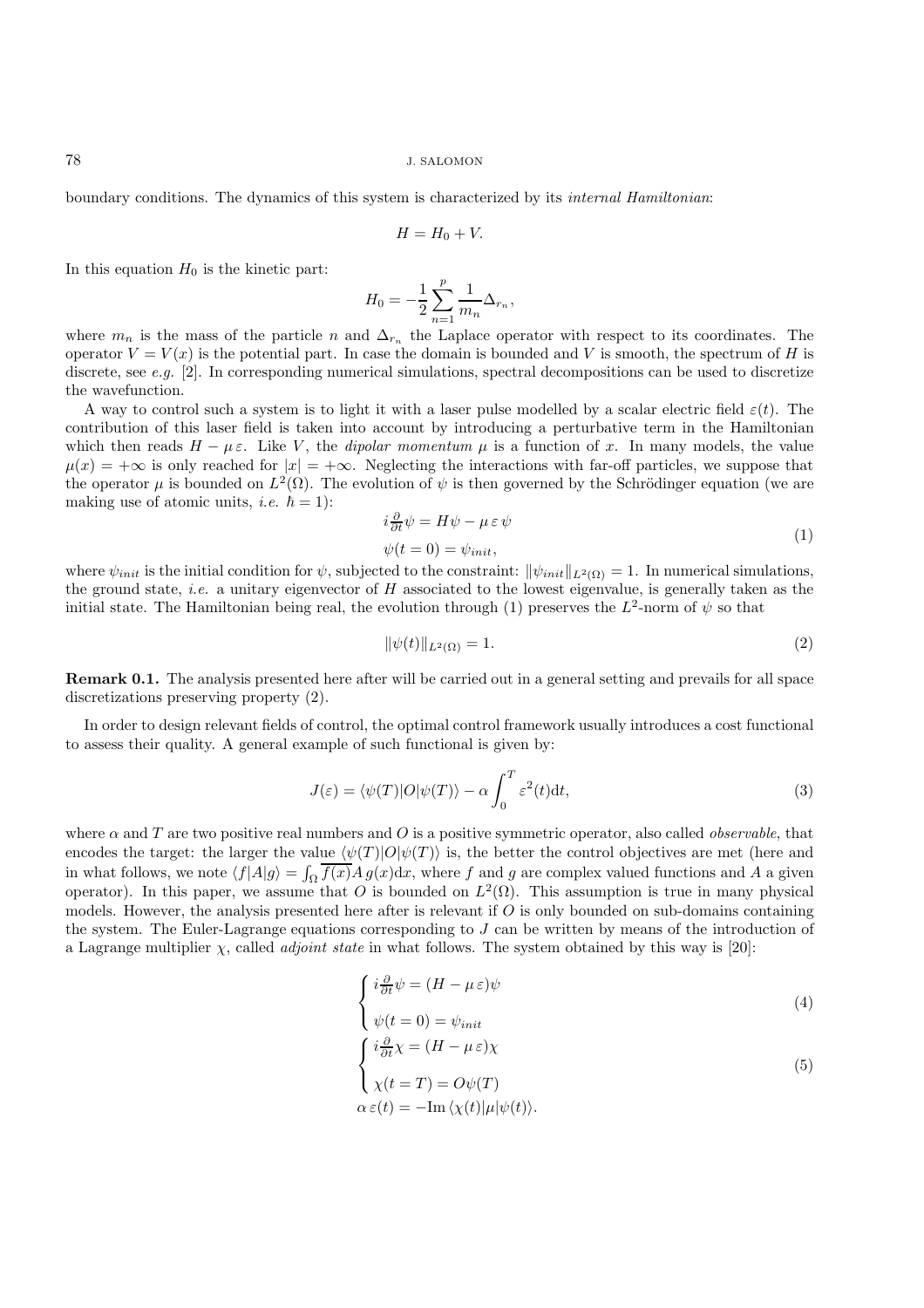An efficient tool to solve these equations is provided by the monotonic schemes. A general formulation of these algorithms is given by the following system (see [10]), which is defined recursively:

$$
\begin{cases}\ni\frac{\partial}{\partial t}\psi^k = (H - \mu \varepsilon^k)\psi^k \\
\psi^k(t = 0) = \psi_{init} \\
\varepsilon^k(t) = (1 - \delta)\tilde{\varepsilon}^{k-1}(t) - \frac{\delta}{\alpha}\operatorname{Im}\langle\chi^{k-1}(t)|\mu|\psi^k(t)\rangle \\
\int i\frac{\partial}{\partial t}\chi^k = (H - \mu \tilde{\varepsilon}^k)\chi^k \\
\chi^k(t = T) = O\psi^k(T) \\
\tilde{\varepsilon}^k(t) = (1 - \eta)\varepsilon^k(t) - \frac{\eta}{\alpha}\operatorname{Im}\langle\chi^k(t)|\mu|\psi^k(t)\rangle,\n\end{cases}
$$
\n(6)

where  $\delta, \eta \in [0, 2]$ , with  $(\delta, \eta) \neq (0, 0)$ . A significant property of these schemes is that the cost functional values monotonically increase during the iterations since:

$$
J(\varepsilon^{k+1}) - J(\varepsilon^k) = \langle \psi^{k+1}(T) - \psi^k(T) | O | \psi^{k+1}(T) - \psi^k(T) \rangle
$$
  
+ 
$$
\left(\frac{2}{\delta} - 1\right) \int_0^T \alpha(\varepsilon^{k+1}(t) - \tilde{\varepsilon}^k(t))^2 dt + \left(\frac{2}{\eta} - 1\right) \int_0^T \alpha(\tilde{\varepsilon}^k(t) - \varepsilon^k(t))^2 dt \ge 0.
$$

Implicit and explicit relevant time discretizations of these schemes have been designed and tested in [11, 12]. Their main property is to maintain the monotonic character at the discrete level. This paper aims at proving the convergence of these algorithms.

The paper is structured as follows: the time discretizations of the Schrödinger equation (1) and the cost functional defined in (3) will be presented in Section 1. In Section 2, we will study the variations in the discrete cost functional with respect to  $\varepsilon$ . In Section 3, we will recall the main features of the implicit time discretized monotonic schemes. Section 4 is dedicated to proving the convergence of these schemes. Finally, we will give some estimates of the rate of convergence in Section 5. Sufficient condition of convergence of the explicit scheme is provided in the appendix.

#### 1. Discrete optimal control setting

For any given integer N, let us introduce the discretization parameter  $\Delta T$  defined by  $N\Delta T = T$  and  $\varepsilon_i$ ,  $\varepsilon_j$ ,  $\psi_j$ ,  $\chi_j$  that stand respectively for approximations of  $\varepsilon(j\Delta T)$ ,  $\varepsilon(j\Delta T)$ ,  $\psi(j\Delta T)$ ,  $\chi(j\Delta T)$ . We denote in the following  $\varepsilon = (\varepsilon_j)_{0 \leq j \leq N-1}$ ,  $\tilde{\varepsilon} = (\tilde{\varepsilon}_j)_{0 \leq j \leq N-1}$ ,  $\psi = (\psi_j)_{0 \leq j \leq N}$  and  $\chi = (\chi_j)_{0 \leq j \leq N}$ .

To solve (1) numerically with enough accuracy, a propagation method based on the Strang's second-order split-operator technique [16] is generally used (see *e.g.* [1,19,20]). This method also simplifies algebraic manipulations as it will appear later in this study (see Eq. (21)).

In this part, for any prescribed sequences  $\varepsilon$ ,  $\tilde{\varepsilon}$ , the approximations of the state  $\psi$  and the adjoint state  $\chi$  are thus defined by the semi-discretized propagation equations:

$$
\begin{cases} \psi_{j+1}^{\varepsilon} = e^{\frac{H_0 \Delta T}{2i}} e^{\frac{V - \mu \varepsilon_j}{i} \Delta T} e^{\frac{H_0 \Delta T}{2i}} \psi_j^{\varepsilon} \end{cases} \tag{7}
$$

$$
\begin{cases}\n\psi_0^{\varepsilon} = \psi_{init}, \\
\chi_j^{\tilde{\varepsilon}} = e^{-\frac{H_0 \Delta T}{2i}} e^{-\frac{V + \mu \tilde{\varepsilon}_j}{i} \Delta T} e^{-\frac{H_0 \Delta T}{2i}} \chi_{j+1}^{\tilde{\varepsilon}} \\
\chi_N^{\tilde{\varepsilon}} = O \psi_N^{\varepsilon}.\n\end{cases}
$$
\n(8)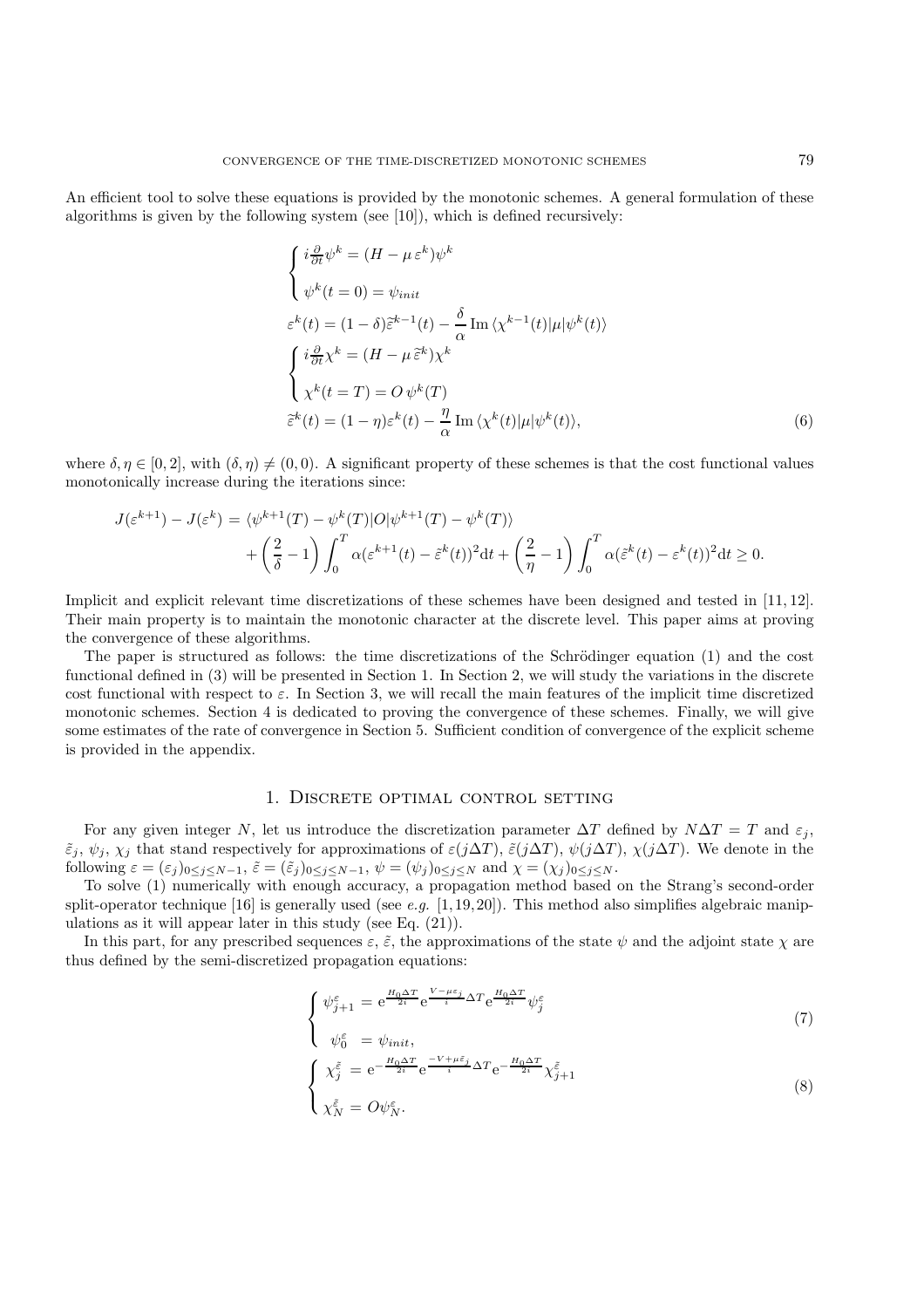Note that actually  $\chi^{\tilde{\varepsilon}}$  also depends on  $\varepsilon$ . We omit this dependence for purpose of simplicity. We refer to [12] for more details about full discretization. This discretization of (4) and (5) preserves the  $L^2$ -norm of the propagated vectors, which means:

$$
\forall j = 0...N - 1, \quad \|\psi_j^{\varepsilon}\|_{L^2(\Omega)} = \|\psi_{init}\|_{L^2(\Omega)} = 1,
$$
\n(9)

$$
\|\chi_j^{\tilde{\varepsilon}}\|_{L^2(\Omega)} = \|\chi_N^{\tilde{\varepsilon}}\|_{L^2(\Omega)} \le \|O\|_*,
$$
\n(10)

where  $||O||_*$  denotes the norm of the operator O over  $L^2(\Omega)$ . We consider the following time discretization of the cost functional defined in (3):

$$
J_{\Delta T}(\varepsilon) = \langle \psi_N^{\varepsilon} | O | \psi_N^{\varepsilon} \rangle - \alpha \Delta T \sum_{j=0}^{N-1} |\varepsilon_j|^2.
$$

Let us also introduce norms on  $\mathbb{R}^N$  corresponding to the time discretization:

$$
\|\varepsilon\|_{1} = \Delta T \sum_{j=0}^{N-1} |\varepsilon_{j}|, \ \|\varepsilon\|_{2} = \left(\Delta T \sum_{j=0}^{N-1} |\varepsilon_{j}|^{2}\right)^{\frac{1}{2}}.
$$

Note that the inner product associated with the norm  $\|.\|_2$  is defined by:

$$
\varepsilon.\varepsilon' = \Delta T \sum_{j=0}^{N-1} \varepsilon_j \varepsilon'_j.
$$

2. VARIATIONS IN  $J_{\Delta T}$ 

In this section, we investigate some variational properties of  $J_{\Delta T}$ .

## 2.1. **Gradient of**  $J_{\Delta T}$

Given a field  $\varepsilon$ , the dependence of  $\psi_N^{\varepsilon}$  with respect to the field can be explicitly stated with the formula:

$$
\psi_N^{\varepsilon} = \prod_{j=0}^{N-1} \left( e^{\frac{H_0 \Delta T}{2i}} e^{-i(V - \mu \varepsilon_j) \Delta T} e^{\frac{H_0 \Delta T}{2i}} \right) \psi_{init}.
$$

The computation of the gradient of  $J_{\Delta T}$  is simplified by the introduction of the adjoint state  $\chi^{\varepsilon}$ . Indeed, note first that the partial derivative of  $\langle \psi_N^{\varepsilon} | O | \psi_N^{\varepsilon} \rangle$  with respect to  $\varepsilon_{j_0}$  reads:

$$
\frac{\partial \psi^{\varepsilon}_{N}}{\partial \varepsilon_{j_{0}}} = \Delta T \prod_{j=j_{0}+1}^{N-1} \left( e^{\frac{H_{0}\Delta T}{2i}} e^{\frac{V-\mu\varepsilon_{j}}{i}\Delta T} e^{\frac{H_{0}\Delta T}{2i}} \right) \times \left( e^{\frac{H_{0}\Delta T}{2i}} e^{\frac{V-\mu\varepsilon_{j_{0}}}{i}\Delta T} i\mu e^{\frac{H_{0}\Delta T}{2i}} \right) \times \prod_{j=0}^{j_{0}-1} \left( e^{\frac{H_{0}\Delta T}{2i}} e^{\frac{V-\mu\varepsilon_{j}}{i}\Delta T} e^{\frac{H_{0}\Delta T}{2i}} \right) \psi_{init}.
$$

Consequently, the following equations hold true:

$$
\frac{\partial \langle \psi^\varepsilon_N | O | \psi^\varepsilon_N \rangle}{\partial \varepsilon_{j_0}} = 2 \operatorname{Re} \left\langle \frac{\partial \psi^\varepsilon_N}{\partial \varepsilon_{j_0}} | O | \psi^\varepsilon_N \right\rangle = - 2 \Delta T \operatorname{Im} \langle \widetilde{\chi}^\varepsilon_{j_0} | \mu | \breve{\psi}^\varepsilon_{j_0} \rangle,
$$

where:

$$
\widetilde{\chi}^\varepsilon_j=\mathrm{e}^{\frac{H_0\Delta T}{2i}}\chi^\varepsilon_j,\quad \breve{\psi}^\varepsilon_j=\mathrm{e}^{\frac{H_0\Delta T}{2i}}\psi^\varepsilon_j.
$$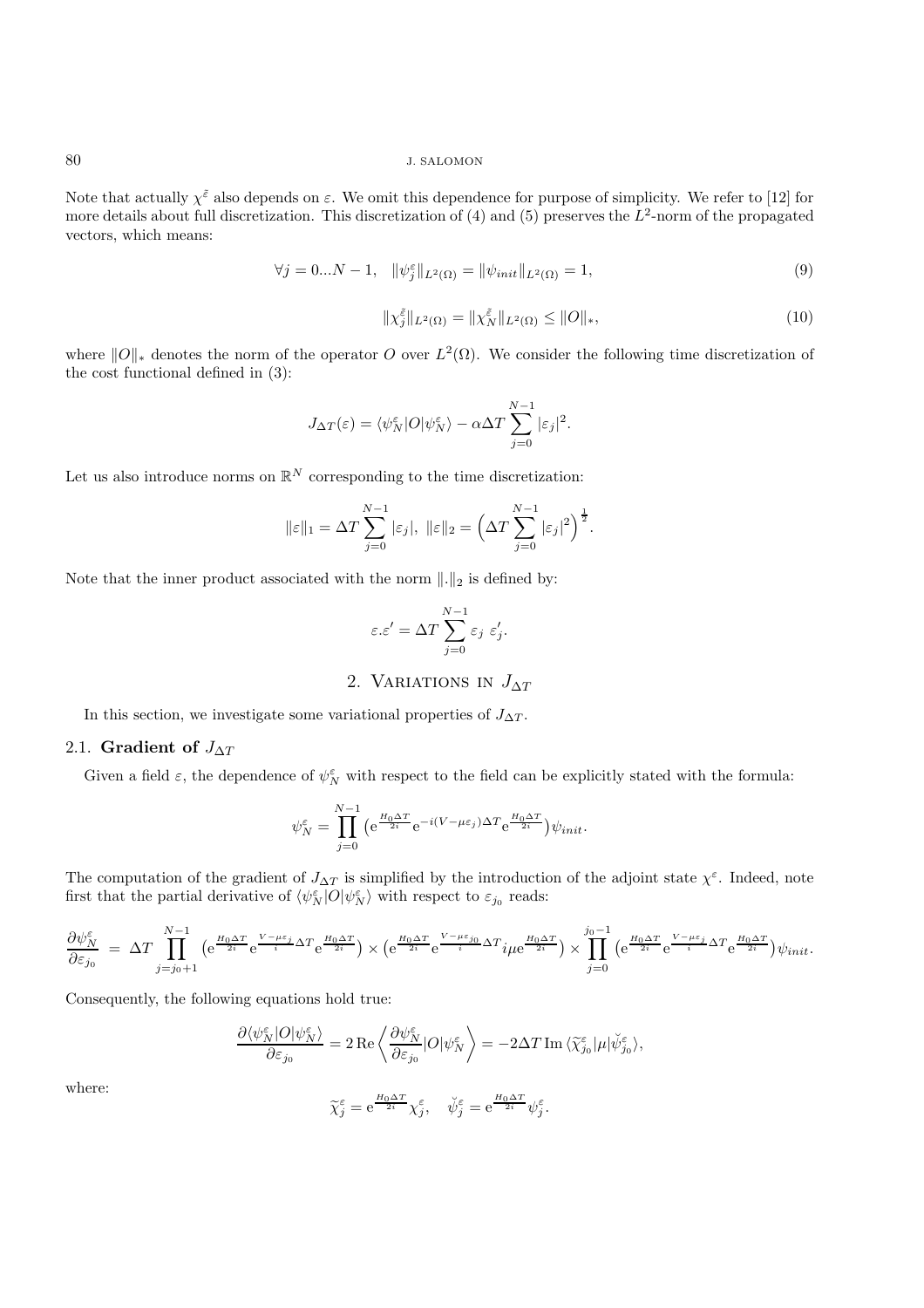The gradient of  $J_{\Delta T}$  is then given by:

$$
\nabla J_{\Delta T}(\varepsilon) . \delta \varepsilon = -2\Delta T \sum_{j=0}^{N-1} (\text{Im}\,\langle \widetilde{\chi}_j^{\varepsilon} | \mu | \breve{\psi}_j^{\varepsilon} \rangle + \alpha \varepsilon_j) \delta \varepsilon_j.
$$
 (11)

The previous computation allows us to define set C of the critical points of  $J_{\Delta T}$ :

$$
C = \left\{ \varepsilon / \ \forall j = 0...N - 1, \ \operatorname{Im} \langle \widetilde{\chi}_{j}^{\varepsilon} | \mu | \check{\psi}_{j}^{\varepsilon} \rangle + \alpha \, \varepsilon_{j} = 0 \right\}. \tag{12}
$$

#### 2.2. **About the Hessian of**  $J_{\Delta T}$

For some reasons that will be developed in Section 4.1, it can be useful to find conditions to make sure that the Hessian matrix  $H_{J_{\Delta T}}(\varepsilon)$  of  $J_{\Delta T}$  is invertible.

Denoting by  $(\nabla J_{\Delta T}(\varepsilon))_\ell$  the  $\ell$ -th component of  $\nabla J_{\Delta T}(\varepsilon)$ , the following equation prevails:

$$
\frac{\partial}{\partial\varepsilon_m}(\nabla J_{\Delta T}(\varepsilon))_{\ell}=-2\left(\text{Im}\left\langle\frac{\partial}{\partial\varepsilon_m}\widetilde{\chi}_{\ell}^{\varepsilon}|\mu|\check{\psi}_{\ell}^{\varepsilon}\right\rangle+\text{Im}\left\langle\widetilde{\chi}_{\ell}^{\varepsilon}|\mu|\frac{\partial}{\partial\varepsilon_m}\check{\psi}_{\ell}^{\varepsilon}\right\rangle+\alpha\,\delta_{\ell,m}\right),
$$

where  $\delta_{\ell,m}$  is the Kronecker's symbol. Repeating the analysis carried out in the previous section, we find out that  $H_{J_{\Delta T}}(\varepsilon)$  reads:

$$
H_{J_{\Delta T}}(\varepsilon) = -2(S(\varepsilon) + \alpha Id),
$$

where Id is the identity matrix and  $S(\varepsilon)=(s_{\ell,m})_{\ell=0...N-1}$ <br>m=0...N-1 has the following property (see (9) and (10)):

$$
|s_{\ell,m}| \le 2\Delta T \|\mu\|_*^2 \|O\|_*,\tag{13}
$$

where  $\|\mu\|_*$  is the norm of the operator  $\mu$  on  $L^2(\Omega)$ . This estimate enables us to claim the following result.

**Lemma 2.1.** Let be  $\varepsilon \in \mathbb{R}^N$ . Suppose that  $\alpha > 2||\mu||_*^2||O||_*T$ . Then  $H_{J_{\Delta T}}(\varepsilon)$  is invertible.

*Proof.* Let us denote by  $h_{\ell,m}$  the coefficients of  $H_{J_{\Delta T}}(\varepsilon)$ . According to (13), we obtain, for any  $\ell = 0...N - 1$ :

$$
|h_{\ell,\ell}| \ge 2(\alpha - 2\Delta T \|\mu\|_{\ast}^2 \|O\|_{\ast})
$$
  
> 4
$$
\|\mu\|_{\ast}^2 \|O\|_{\ast} (T - \Delta T)
$$
  

$$
\ge \sum_{m=0,m\ne\ell}^{N-1} |h_{m,\ell}|.
$$

Thus,  $H_{J_{\Delta T}}(\varepsilon)$  is a dominant diagonal matrix and the result comes as a consequence.

#### 2.3. **Variations in**  $\psi^{\varepsilon}$  and  $\chi^{\varepsilon}$

The variations in the state  $\psi^{\varepsilon}$  and adjoint state  $\chi^{\varepsilon}$  with respect to  $\varepsilon$  can also be estimated by means of direct computations. Given two discrete fields  $\varepsilon'$  and  $\varepsilon$ , the difference  $\psi_{j+1}^{\varepsilon'} - \psi_{j+1}^{\varepsilon}$  reads:

$$
\psi_{j+1}^{\varepsilon'} - \psi_{j+1}^{\varepsilon} = e^{\frac{H_0 \Delta T}{2i}} \left( e^{\frac{V - \mu \varepsilon'_j}{i} \Delta T} - e^{\frac{V - \mu \varepsilon_j}{i} \Delta T} \right) e^{\frac{H_0 \Delta T}{2i}} \psi_j^{\varepsilon} + e^{\frac{H_0 \Delta T}{2i}} e^{\frac{V - \mu \varepsilon'_j}{i} \Delta T} e^{\frac{H_0 \Delta T}{2i}} \left( \psi_j^{\varepsilon'} - \psi_j^{\varepsilon} \right).
$$

The mean value inequality then yields:

$$
\|\psi_{j+1}^{\varepsilon'} - \psi_{j+1}^{\varepsilon}\|_{L^2(\Omega)} \le \Delta T \|\mu\|_* |\varepsilon'_j - \varepsilon_j| + \|\psi_j^{\varepsilon'} - \psi_j^{\varepsilon}\|_{L^2(\Omega)}.
$$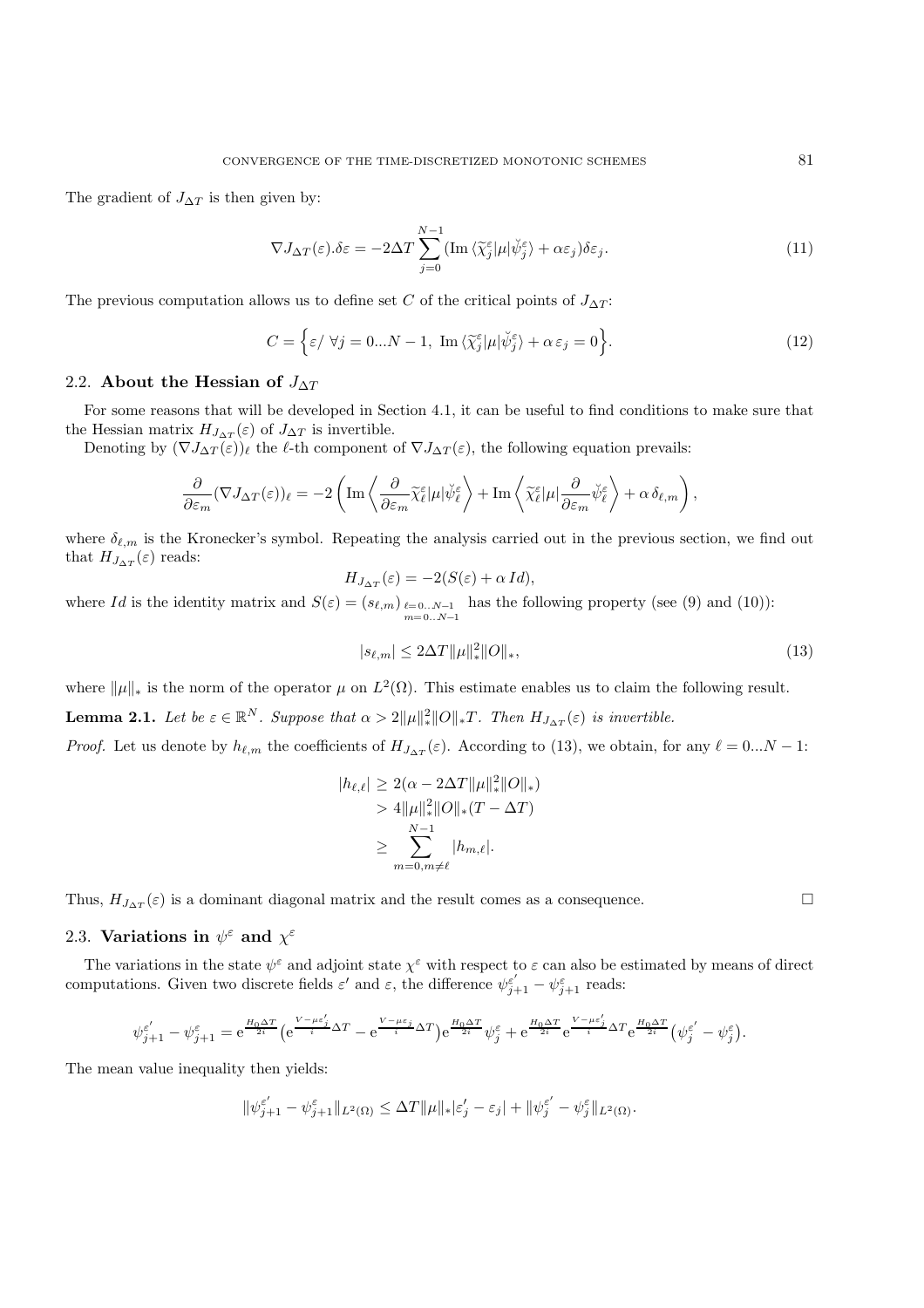Hence:

$$
\|\psi_j^{\varepsilon'} - \psi_j^{\varepsilon}\|_{L^2(\Omega)} \le \Delta T \|\mu\|_{*} \sum_{l=0}^{j-1} |\varepsilon'_l - \varepsilon_l| \le \|\mu\|_{*} \|\varepsilon' - \varepsilon\|_{1}.
$$

According to a similar argument:

$$
\|\chi_j^{\varepsilon'}-\chi_j^{\varepsilon}\|_{L^2(\Omega)}\leq \Delta T \|\mu\|_*|\varepsilon_j'-\varepsilon_j|+\|\chi_{j+1}^{\varepsilon'}-\chi_{j+1}^{\varepsilon}\|_{L^2(\Omega)},
$$

and consequently:

$$
\begin{aligned} \|\chi_j^{\varepsilon'} - \chi_j^{\varepsilon}\|_{L^2(\Omega)} &\leq \Delta T \|\mu\|_{*} \sum_{l=j}^{N-1} |\varepsilon'_l - \varepsilon_l| + \|O\|_{*} \|\psi_N^{\varepsilon'} - \psi_N^{\varepsilon}\|_{L^2(\Omega)} \\ &\leq \|\mu\|_{*} \|\varepsilon' - \varepsilon\|_{1} + \|O\|_{*} \|\psi_N^{\varepsilon'} - \psi_N^{\varepsilon}\|_{L^2(\Omega)} \\ &\leq \|\mu\|_{*} (1 + \|O\|_{*}) \|\varepsilon' - \varepsilon\|_{1}. \end{aligned}
$$

**Remark 2.2.** For algorithmic reasons, the adjoint state may be propagated with a field  $\tilde{\varepsilon}$  that does not coincide with  $\varepsilon$  (see (6)), the field bringing about the final condition  $\chi_N^{\tilde{\varepsilon}} = O \psi_N^{\varepsilon}$ . However, the previous estimate still holds insofar as we have:

$$
\|\chi_{j}^{\tilde{\varepsilon}'} - \chi_{j}^{\tilde{\varepsilon}}\|_{L^{2}(\Omega)} \leq \|\mu\|_{*}\|\tilde{\varepsilon}' - \tilde{\varepsilon}\|_{1} + \|O\|_{*}\|\psi_{N}^{\varepsilon'} - \psi_{N}^{\varepsilon}\|_{L^{2}(\Omega)}
$$
  

$$
\leq \|\mu\|_{*}(\|\tilde{\varepsilon}' - \tilde{\varepsilon}\|_{1} + \|O\|_{*}\|\varepsilon' - \varepsilon\|_{1}). \tag{14}
$$

# 3. Implicit discrete monotonic schemes

This section aims at recalling the definition of the implicit discrete monotonic schemes and presenting some of their properties.

## 3.1. **Definition of the schemes**

Consider two real numbers  $\delta, \eta \in [0, 2]$  and the operator  $\mu^*(h)$  defined by:

$$
\mu^*(h) = \frac{e^{-i\mu h \Delta T} - Id}{-ih\Delta T}.
$$
\n(15)

This function is an approximation of  $\mu$  inasmuch as:

$$
\|\mu^*(h) - \mu\|_{*} \le \Delta T \|\mu\|_{*}^2 |h|,\tag{16}
$$

which can be obtained by the mean value inequality, since  $\|\frac{d\mu^*(h)}{dh}\|_* \leq \Delta T \|\mu\|_*^2$ .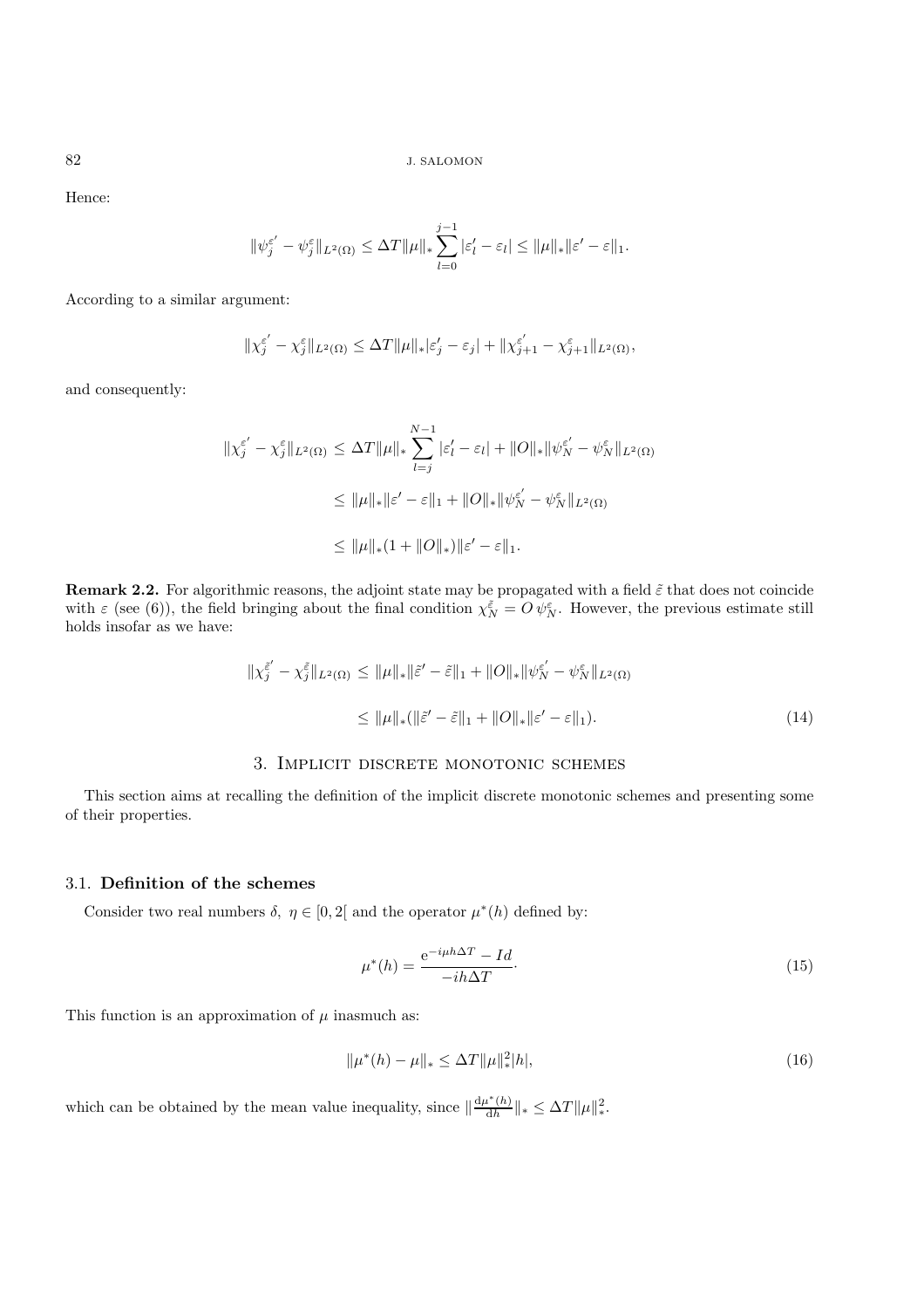Given initial control fields  $\varepsilon^0$ ,  $\tilde{\varepsilon}^0$  and their associated state  $\psi^0$  and adjoint state  $\chi^0$ , suppose that for some  $k \geq 1, \psi^{k-1}, \chi^{k-1}, \varepsilon^{k-1}, \tilde{\varepsilon}^{k-1}$  are known. The computation of  $\psi^k, \chi^k, \varepsilon^k, \tilde{\varepsilon}^k$  is achieved as follows:

$$
\begin{cases}\n\psi_{j+1}^{k} = e^{\frac{H_{0}\Delta T}{2i}} e^{\frac{V-\mu\varepsilon_{j}^{k}}{i}\Delta T} e^{\frac{H_{0}\Delta T}{2i}} \psi_{j}^{k} \\
\varepsilon_{j}^{k} = (1-\delta)\tilde{\varepsilon}_{j}^{k-1} - \frac{\delta}{\alpha} \operatorname{Im} \langle \tilde{\chi}_{j}^{k-1} | \mu^{*}(\tilde{\varepsilon}_{j}^{k-1} - \varepsilon_{j}^{k}) | \psi_{j}^{k} \rangle \\
\psi_{0}^{k} = \psi_{init},\n\end{cases}
$$
\n(17)

$$
\begin{cases}\n\chi_j^k = e^{-\frac{H_0 \Delta T}{2i}} e^{\frac{-V + \mu \bar{\varepsilon}_j^k}{i} \Delta T} e^{-\frac{H_0 \Delta T}{2i}} \chi_{j+1}^k \\
\hat{\varepsilon}_j^k = (1 - \eta) \varepsilon_j^k - \frac{\eta}{\alpha} \operatorname{Im} \langle \tilde{\chi}_j^k | \mu^* (\varepsilon_j^k - \tilde{\varepsilon}_j^k) | \tilde{\psi}_{j+1}^k \rangle \\
\chi_N^k = O \psi_N^k,\n\end{cases}
$$
\n(18)

where:

$$
\tilde{\chi}_{j}^{\varepsilon} = e^{-\frac{H_{0}\Delta T}{2i}} \chi_{j}^{\varepsilon}, \tilde{\psi}_{j}^{\varepsilon} = e^{-\frac{H_{0}\Delta T}{2i}} \psi_{j}^{\varepsilon}.
$$

Subsequently, the initial value  $\varepsilon^0$  of the monotonic schemes is considered fixed.

# 3.2. **Properties of sequence**  $(\varepsilon^k)_{k \in \mathbb{N}}$

# 3.2.1. *Upper bound*

A first property of  $(\varepsilon^k)_{k\in\mathbb{N}}$  and  $(\tilde{\varepsilon}^k)_{k\in\mathbb{N}}$  defined in (17) and (18) is that these sequences are bounded. Indeed, the following result can be proved by induction (see [12]).

**Lemma 3.1.** *Given an initial field*  $\varepsilon^0$ *, let us defined* M *by:* 

$$
M = \max\left(\|\varepsilon^0\|_{\infty}, \max\left(1, \frac{\delta}{2-\delta}, \frac{\eta}{2-\eta}\right) \frac{\|O\|_{*} \|\mu\|_{*}}{\alpha}\right).
$$

*The sequences*  $(\varepsilon^k)_{k \in \mathbb{N}}$  *and*  $(\tilde{\varepsilon}^k)_{k \in \mathbb{N}}$  *match the following conditions:* 

$$
\forall k \in \mathbb{N}, \ \forall j = 0...N - 1, \ |\varepsilon_j^k| \le M, \ |\tilde{\varepsilon}_j^k| \le M. \tag{19}
$$

#### 3.2.2. *Monotonic convergence*

A computation of the variation in the cost functional values leads to:

$$
J_{\Delta T}(\varepsilon^{k+1}) - J_{\Delta T}(\varepsilon^k) = \langle \psi_N^{k+1} - \psi_N^k | O | \psi_N^{k+1} - \psi_N^k \rangle
$$
  
+ 
$$
\sum_{j=0}^{N-1} 2 \operatorname{Re} \left\langle \chi_{j+1}^k | e^{\frac{\mu(\varepsilon_j^k - \varepsilon_j^k)}{i} \Delta T} - Id | \widetilde{\psi}_{j+1}^k \right\rangle - \alpha \Delta T ((\tilde{\varepsilon}_j^k)^2 - (\varepsilon_j^k)^2)
$$
  
+ 
$$
\sum_{j=0}^{N-1} 2 \operatorname{Re} \left\langle \widetilde{\chi}_j^k | e^{-\frac{\mu(\varepsilon_j^{k+1} - \varepsilon_j^k)}{i} \Delta T} - Id | \psi_j^{k+1} \right\rangle - \alpha \Delta T ((\varepsilon_j^{k+1})^2 - (\tilde{\varepsilon}_j^k)^2).
$$
 (20)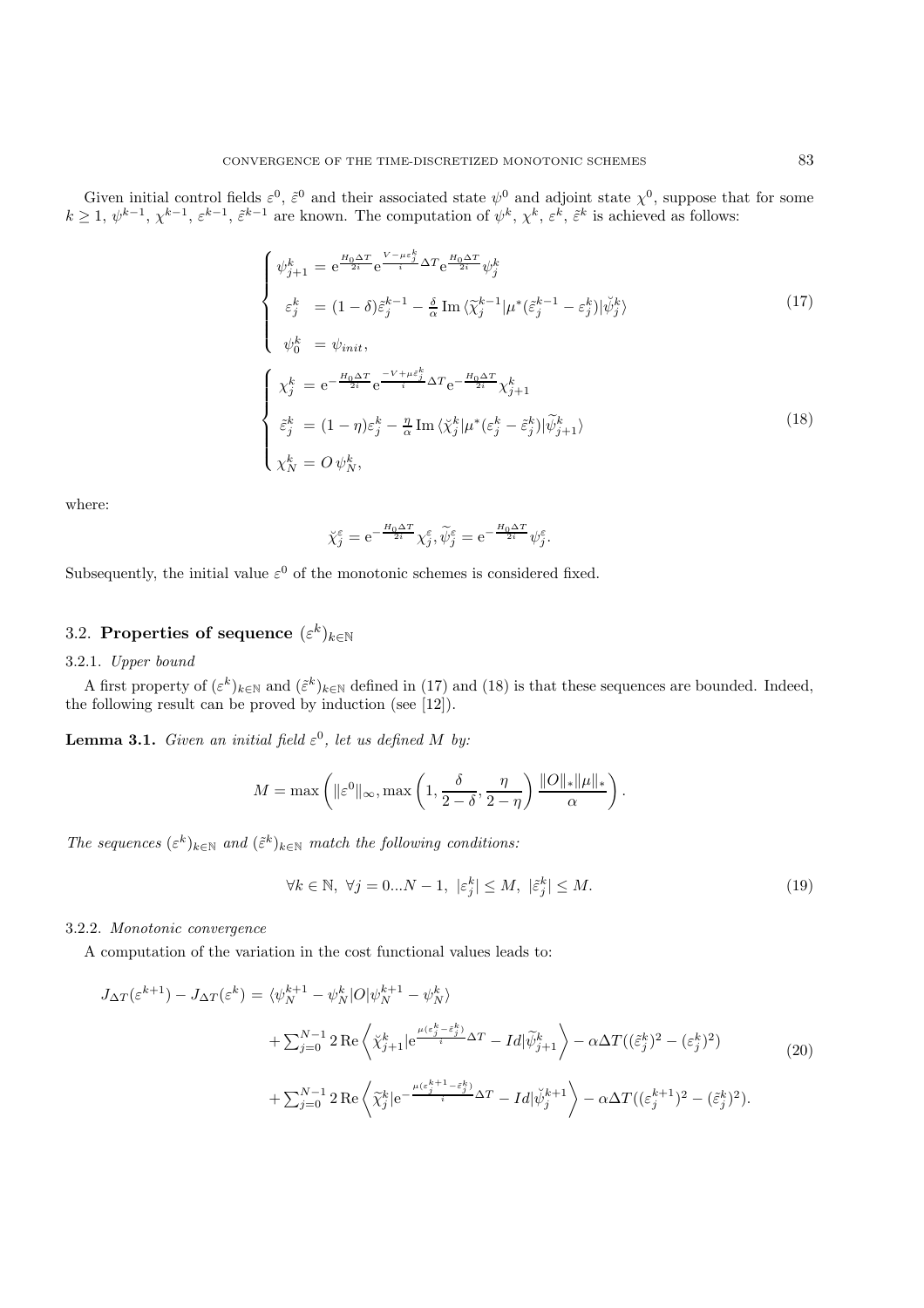Note that this equality holds for any sequence of controls  $(\varepsilon^k)_{k\in\mathbb{N}}$  and  $(\tilde{\varepsilon}^k)_{k\in\mathbb{N}}$ . In the case of the implicit schemes  $(17)–(18)$ , this expression reads:

$$
J_{\Delta T}(\varepsilon^{k+1}) - J_{\Delta T}(\varepsilon^k) = \left\langle \psi_N^{k+1} - \psi_N^k \right| O | \psi_N^{k+1} - \psi_N^k \rangle
$$
  
+  $\alpha \Delta T \sum_{j=0}^{N-1} \left( \frac{2}{\delta} - 1 \right) (\varepsilon_j^k - \varepsilon_j^{k+1})^2 + \left( \frac{2}{\eta} - 1 \right) (\varepsilon_j^k - \tilde{\varepsilon}_j^k)^2$   
=  $\left\langle \psi_N^{k+1} - \psi_N^k \right| O | \psi_N^{k+1} - \psi_N^k \rangle$   
+  $\alpha \left( \frac{2}{\delta} - 1 \right) || \tilde{\varepsilon}^k - \varepsilon^{k+1} ||_2^2 + \alpha \left( \frac{2}{\eta} - 1 \right) || \varepsilon^k - \tilde{\varepsilon}^k ||_2^2.$  (21)

This result, combined with the bounded character of  $(\varepsilon^k)_{k\in\mathbb{N}}$  leads to the following theorem.

**Theorem 3.2.** *The implicit schemes* (17)–(18) *ensure the monotonic convergence of the cost functional*  $J_{\Delta T}$ *insofar as:*

$$
J_{\Delta T}(\varepsilon^k) \le J_{\Delta T}(\varepsilon^{k+1}).\tag{22}
$$

*Furthermore there exists*  $l_{\varepsilon}$  *such that:* 

$$
\lim_{k \to +\infty} J_{\Delta T}(\varepsilon^k) = l_{\varepsilon^0}.
$$

*Proof.* Inequality (22) is a trivial consequence of (21), since  $O$  is a positive operator. Moreover, we know that:

$$
\forall k \in \mathbb{N}, \quad J_{\Delta T}(\varepsilon^k) \leq ||O||_*,
$$

hence the existence of  $l_{\varepsilon}$ <sup>0</sup>.

We keep the notation  $l_{\varepsilon}$ <sup>0</sup> in the sequel.

# 3.2.3. *Limit points of*  $(\varepsilon^k)_{k \in \mathbb{N}}$

Having reached these preliminary results, we are now in a position to describe the limit points set  $C_{\varepsilon}$ <sup>0</sup> of sequence  $(\varepsilon^k)_{k\in\mathbb{N}}$ .

**Lemma 3.3.** *Keeping the previous notations:*

 $C_{\varepsilon^0} \subset C$ ,

*where* C *is the set of critical points, defined by* (12)*.*

*Proof.* Consider a convergent subsequence  $(\varepsilon^{k_n})_{n\in\mathbb{N}}$  of  $(\varepsilon^k)_{k\in\mathbb{N}}$  and its limit  $\varepsilon^\infty$ . By means of continuity and since  $\|\varepsilon^{k_n} - \tilde{\varepsilon}^{k_n-1}\|_2 \to 0$  (see (21)), we find the following limits:

$$
\tilde{\varepsilon}^{k_n - 1} \to \varepsilon^{\infty},
$$

$$
\mu^*(\varepsilon_j^k - \tilde{\varepsilon}_j^{k-1}) \to \mu,
$$

$$
\psi^{k_n} \to \psi^{\varepsilon^{\infty}},
$$

$$
\chi^{k_n - 1} \to \chi^{\varepsilon^{\infty}}.
$$

When *n* tends to  $+\infty$ , Equation (17) becomes:

$$
\forall j = 0...N - 1, \quad \varepsilon_j^{\infty} = -\frac{1}{\alpha} \operatorname{Im} \langle \widetilde{\chi}_j^{\varepsilon^{\infty}} | \mu | \breve{\psi}_j^{\varepsilon^{\infty}} \rangle,
$$

which is the desired conclusion.  $\Box$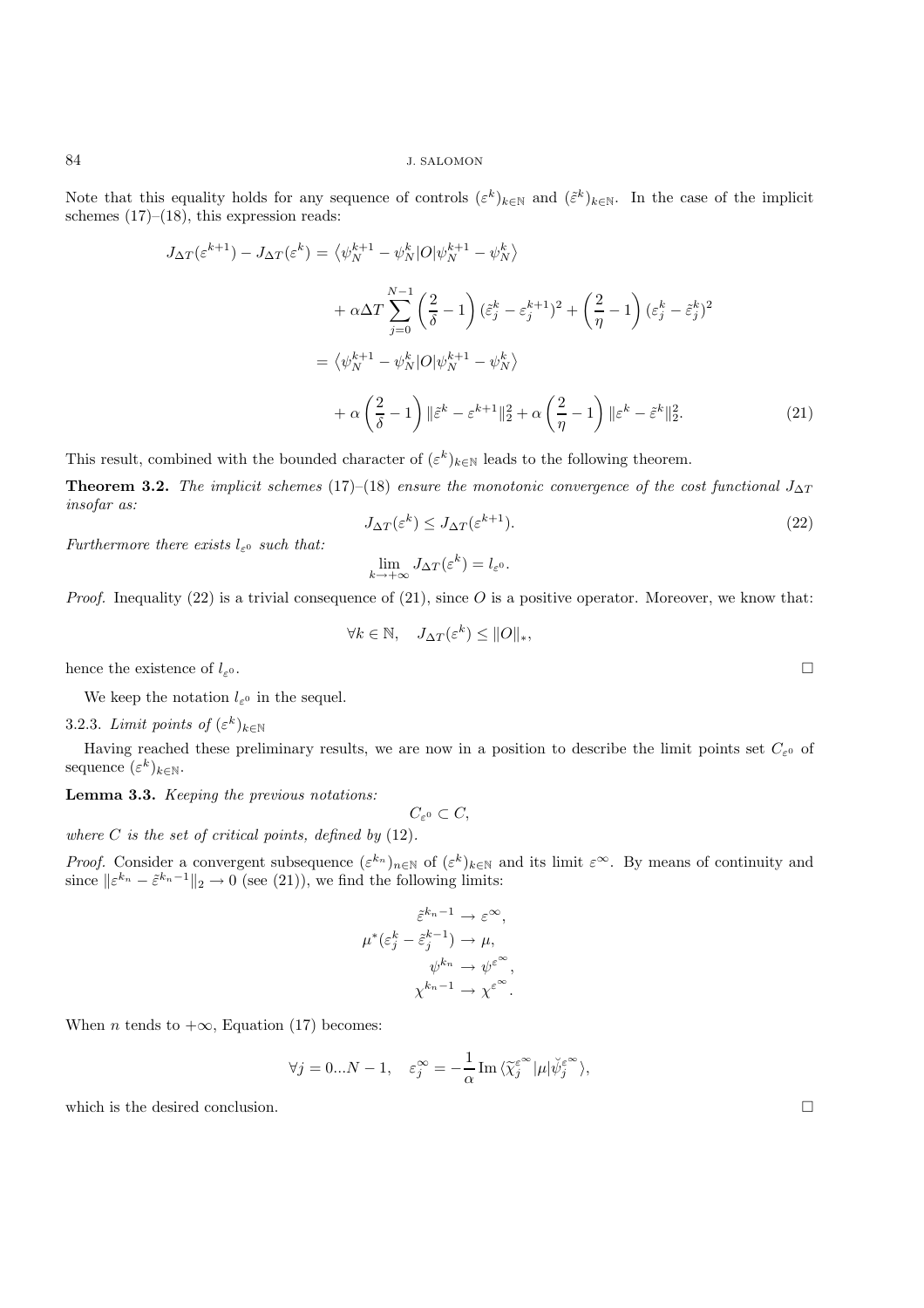Thanks to (19), a standard argument of compactness shows that:

$$
d(\varepsilon^k, C_{\varepsilon^0}) \to 0,\tag{23}
$$

where  $d(\varepsilon^k, C_{\varepsilon^0})$  is the distance associated to  $||.||_2$  between  $\varepsilon^k$  and set  $C_{\varepsilon^0}$ . Furthermore, inequality (22) then implies:

$$
J_{\Delta T}(C_{\varepsilon^0}) = l_{\varepsilon^0}.\tag{24}
$$

Finally, note that since C is compact (see (12)),  $C_{\varepsilon}$  is also compact.

#### 3.3. **Estimates of the gradient**

This section introduces an estimate of the norm of the gradient at the points of the monotonic schemes. Let us recall that according to (11), we know that:

$$
\|\nabla J_{\Delta T}(\varepsilon^k)\|_1 = 2\Delta T \sum_{j=0}^{N-1} |\text{Im}\left\langle \widetilde{\chi}_j^{\varepsilon^k}|\mu|\check{\psi}_j^k \right\rangle + \alpha \,\varepsilon_j^k|.
$$

**Lemma 3.4.** *There exists*  $\lambda > 0$  *such that:* 

$$
\|\nabla J_{\Delta T}(\varepsilon^k)\|_1 \le \lambda (\|\varepsilon^k - \tilde{\varepsilon}^{k-1}\|_2 + \|\tilde{\varepsilon}^{k-1} - \varepsilon^{k-1}\|_2). \tag{25}
$$

*Proof.* If we focus on one coefficient of  $J_{\Delta T}(\varepsilon^k)$ , we find:

$$
\operatorname{Im}\left\langle \widetilde{\chi}_{j}^{\varepsilon^{k}}|\mu|\breve{\psi}_{j}^{k}\right\rangle + \alpha \varepsilon_{j}^{k} = \operatorname{Im}\left\langle \widetilde{\chi}_{j}^{k-1}|\mu^{*}(\widetilde{\varepsilon}_{j}^{k-1} - \varepsilon_{j}^{k})|\breve{\psi}_{j}^{k}\right\rangle + \alpha \varepsilon_{j}^{k}
$$

$$
+ \operatorname{Im}\left\langle \widetilde{\chi}_{j}^{k-1}|\mu - \mu^{*}(\widetilde{\varepsilon}_{j}^{k-1} - \varepsilon_{j}^{k})|\breve{\psi}_{j}^{k}\right\rangle
$$

$$
+ \operatorname{Im}\left\langle \widetilde{\chi}_{j}^{\varepsilon^{k}} - \widetilde{\chi}_{j}^{k-1}|\mu|\breve{\psi}_{j}^{k}\right\rangle. \tag{26}
$$

Let us estimate each term of this decomposition. Definition (17) of the algorithm implies that:

Im 
$$
\langle \widetilde{\chi}_j^{k-1} | \mu^* (\widetilde{\varepsilon}_j^{k-1} - \varepsilon_j^k) | \check{\psi}_j^k \rangle + \alpha \varepsilon_j^k = \frac{\alpha}{\delta} (\widetilde{\varepsilon}_j^{k-1} - \varepsilon_j^k).
$$
 (27)

Then, thanks to (16), we obtain:

$$
|\mathrm{Im}\,\langle\widetilde{\chi}_j^k|\mu-\mu^*(\widetilde{\varepsilon}_j^{k-1}-\varepsilon_j^k)|\breve{\psi}_j^k\rangle|\leq \Delta T \|\mu\|_*^2\|O\|_*|\varepsilon_j^k-\widetilde{\varepsilon}_j^{k-1}|.\tag{28}
$$

Lastly, inequality (14) (see Rem. 2.2) yields:

$$
|\mathrm{Im}\langle\widetilde{\chi}_j^{\varepsilon^k} - \widetilde{\chi}_j^{k-1}|\mu|\breve{\psi}_j^k\rangle| \le \|\mu\|_*^2 (\|\varepsilon^k - \widetilde{\varepsilon}^{k-1}\|_1 + \|O\|_* \|\varepsilon^k - \varepsilon^{k-1}\|_1). \tag{29}
$$

Combining  $(27)$ – $(29)$  with  $(26)$ , we come to equation  $(25)$  where

$$
\lambda = 2\sqrt{T} \left( \frac{\alpha}{\delta} + (T + \Delta T) \|\mu\|_{*}^{2} (1 + \|O\|_{*}) \right).
$$

#### 4. Convergence of the implicit schemes

The above mentioned results enable us to prove the convergence of the schemes. First we will present a general inequality due to Lojasiewicz [8,9] (see also [3]), and use it to prove that  $(\varepsilon^k)_{k\in\mathbb{N}}$  defined by (17)–(18) is Cauchy.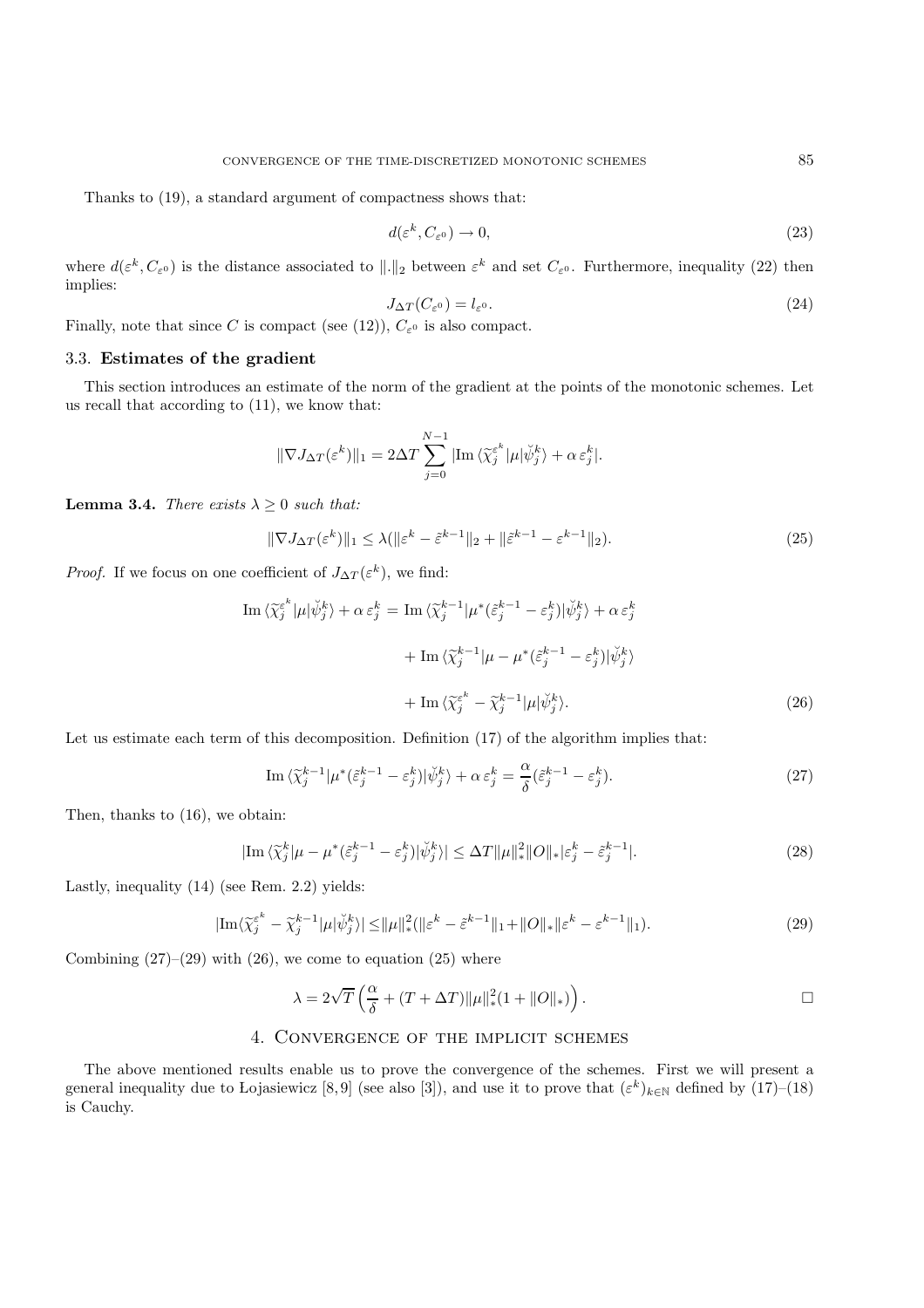#### 4.1. **Lojasiewicz inequality**

The Lojasiewicz inequality enables us to estimate the variation in an analytic function by its gradient. This result is detailed in the next theorem.

**Theorem 4.1** (Lojasiewicz inequality). Let  $\Gamma : \mathbb{R}^n \to \mathbb{R}$  be an analytic function in a neighborhood of a point a *in*  $\mathbb{R}^n$ . Then there exists  $\sigma > 0$  and  $0 < \theta \leq \frac{1}{2}$  such that:

$$
\forall x \in \mathbb{R}^n, \ x \in B(a, \sigma) \qquad \|\nabla \Gamma(x)\| \ge |\Gamma(x) - \Gamma(a)|^{1-\theta},
$$

*where*  $B(a, \sigma)$  *denotes the ball centered in a with a radius equal to*  $\sigma$ ,  $\|\cdot\|$  *is a norm on*  $\mathbb{R}^n$ .

The real number  $\theta$  is called a Lojasiewicz exponent of a. A more precise result can be obtained if the Hessian matrix of Γ, denoted by  $H_{\Gamma}(a)$ , is invertible (see, *e.g.* [5]).

**Lemma 4.2.** *Suppose that*  $H_{\Gamma}(a)$  *is invertible, then there exists*  $\sigma > 0$  *and*  $\kappa > 0$  *such that:* 

$$
\forall x \in \mathbb{R}^n, \ x \in B(a, \sigma) \qquad \|\nabla \Gamma(x)\| \ge \kappa |\Gamma(x) - \Gamma(a)|^{\frac{1}{2}}.
$$

In order to apply these results to our problem, let us define the shifted cost functional:

$$
\widetilde{J}_{\Delta T}(\varepsilon) = l_{\varepsilon^0} - J_{\Delta T}(\varepsilon).
$$

It is easy to check that  $J_{\Delta T}$  is analytic. Now, consider a in  $C_{\varepsilon^0}$ . By means of (24), we find that  $J_{\Delta T}(a) = 0$ . Consequently, Theorem 4.1 ensures that there exist  $0 < \theta_a \leq 1/2$  and  $\sigma_a > 0$  such that:

$$
\forall \varepsilon \in \mathbb{R}^N, \ \|\varepsilon - a\|_1 < \sigma_a \qquad \|\nabla J_{\Delta T}(\varepsilon)\|_1 \geq |\widetilde{J}_{\Delta T}(\varepsilon)|^{1 - \theta_a}.
$$

The compactness of  $C_{\varepsilon}$  enables us to extract from the set  $\{B(a, \frac{\sigma_a}{2}), a \in C_{\varepsilon} \}$  a family  $F_{\varepsilon}$ <sup>0</sup> =  $\{B(a_i, \frac{\sigma_{a_i}}{2})\}_{i \in I}$ , where  $I$  is a finite set of indexes such that:

$$
C_{\varepsilon^0}\subset F_{\varepsilon^0}.
$$

Let us denote by  $\theta' \in [0, 1/2]$ , the lower bound of  $\{\theta_{a_i}\}_{i\in I}$  and by  $\sigma'$ , the lower bound of  $\{\frac{\sigma_{a_i}}{2}\}_{i\in I}$ . Given  $\varepsilon$  such that  $d(\varepsilon, C_{\varepsilon^0}) < \sigma'$ , there exists  $i_{\varepsilon}$  such that  $\varepsilon \in B(a_{i_{\varepsilon}}, \sigma_{a_{i_{\varepsilon}}})$  and we come to the following version of Theorem 4.1:

**Lemma 4.3.** *Keeping the above notations:*

$$
\forall \varepsilon \in \mathbb{R}^N, \ d(\varepsilon, C_{\varepsilon^0}) < \sigma', \qquad \|\nabla J_{\Delta T}(\varepsilon)\|_1 \geq |\widetilde{J}_{\Delta T}(\varepsilon)|^{1-\theta'}.
$$

In case  $H_{J_{\Delta T}}$  is invertible on  $C_{\varepsilon^0}$ , a similar analysis can be led to obtain the corresponding version of Lemma 4.2.

**Lemma 4.4.** *Suppose that*  $H_{J_{\Delta T}}(\varepsilon)$  *is invertible for all*  $\varepsilon \in C_{\varepsilon^0}$ *,* 

$$
\exists \sigma'' > 0, \ \exists \kappa' > 0, \ \forall \varepsilon \in \mathbb{R}^N, \ d(\varepsilon, C_{\varepsilon^0}) < \sigma'', \quad \|\nabla J_{\Delta T}(\varepsilon)\|_1 \geq \kappa' |\widetilde{J}_{\Delta T}(\varepsilon)|^{\frac{1}{2}}.
$$

Summarizing the above mentioned results, we have obtained that there exist  $\tilde{\sigma} > 0$ ,  $\tilde{\kappa} > 0$  and  $\tilde{\theta} \in ]0, \frac{1}{2}]$  such that:

$$
d(\varepsilon, C_{\varepsilon^0}) < \widetilde{\sigma}, \qquad \|\nabla J_{\Delta T}(\varepsilon)\|_1 \ge \widetilde{\kappa} |\widetilde{J}_{\Delta T}(\varepsilon)|^{1-\widetilde{\theta}}, \tag{30}
$$

with  $\theta = 1/2$  when  $H_{J_{\Delta T}}(\varepsilon)$  is invertible.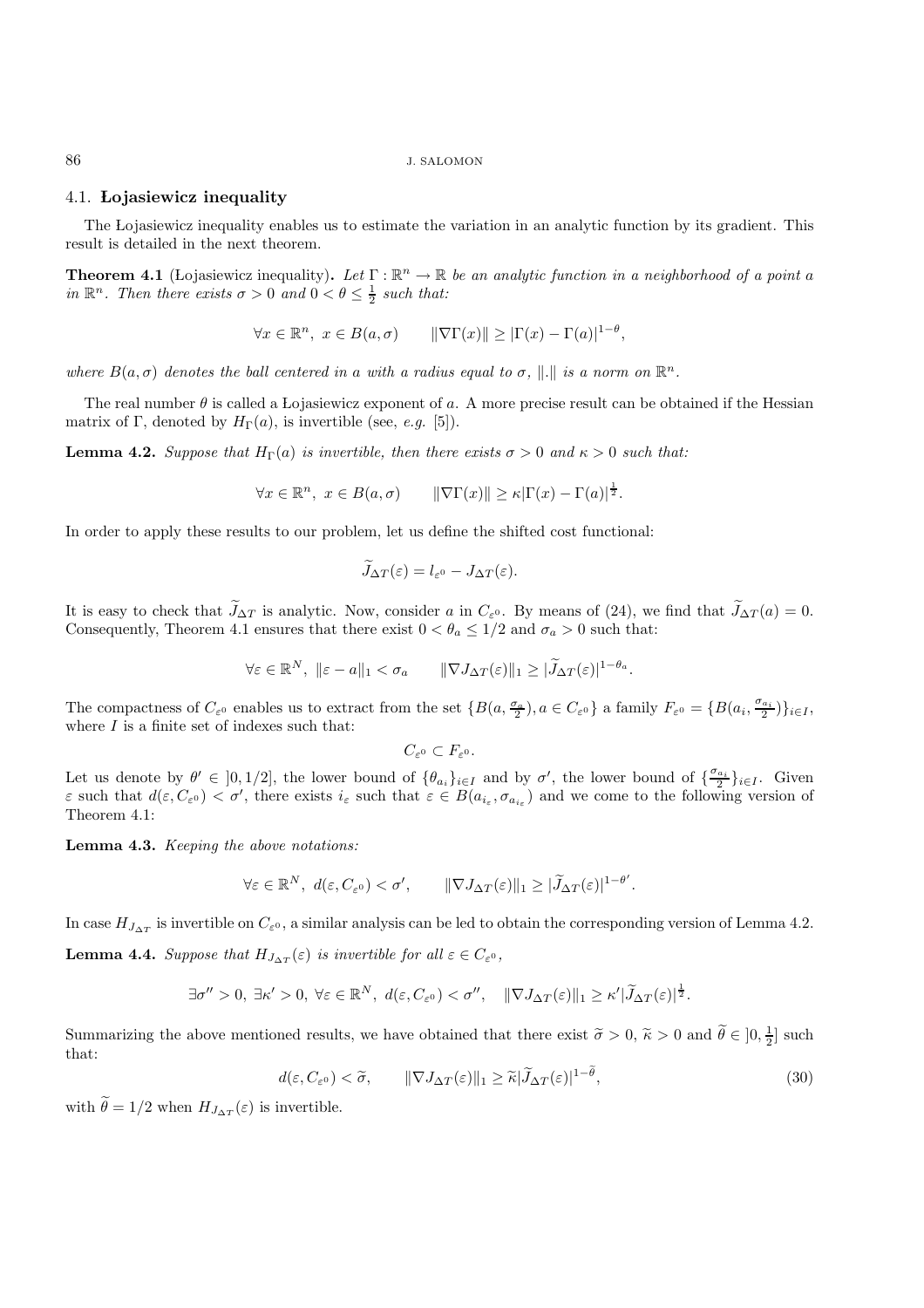# 4.2. **Cauchy property of the monotonic sequences**

It is now possible to prove the convergence of sequence  $(\varepsilon^k)_{k\in\mathbb{N}}$ .

**Theorem 4.5.** *Sequence*  $(\varepsilon^k)_{k \in \mathbb{N}}$  *defined by* (17)–(18) *converges towards a critical point of*  $J_{\Delta T}$ *.* 

*Proof.* First suppose that:

$$
\forall k \in \mathbb{N}, \ \widetilde{J}_{\Delta T}(\varepsilon^k) \neq 0.
$$

According to (23), there exists  $k_0$  such that (30) holds for all  $\varepsilon^k$  with  $k \ge k_0$ , with  $\tilde{\theta} = 1/2$  if  $H_{J_{\Delta T}}$  is invertible on  $C_{\varepsilon}$ <sup>0</sup>. Consider an integer  $k \geq k_0$ . Thanks to the results above:

$$
(\widetilde{J}_{\Delta T}(\varepsilon^{k}))^{\widetilde{\theta}} - (\widetilde{J}_{\Delta T}(\varepsilon^{k+1}))^{\widetilde{\theta}} \geq \frac{\widetilde{\theta}}{(\widetilde{J}_{\Delta T}(\varepsilon^{k+1}))^{1-\widetilde{\theta}}}(J_{\Delta T}(\varepsilon^{k+1}) - J_{\Delta T}(\varepsilon^{k}))
$$
  
\n
$$
\geq \frac{\widetilde{\kappa}\widetilde{\theta}}{\|\nabla J_{\Delta T}(\varepsilon^{k+1})\|_{1}} \left( \left(\frac{2}{\delta} - 1\right) \|\varepsilon^{k+1} - \widetilde{\varepsilon}^{k}\|_{2}^{2} + \left(\frac{2}{\eta} - 1\right) \|\varepsilon^{k} - \varepsilon^{k}\|_{2}^{2} \right)
$$
  
\n
$$
\geq \frac{\widetilde{\kappa}\widetilde{\theta} a_{(\delta,\eta)}}{\|\nabla J_{\Delta T}(\varepsilon^{k+1})\|_{1}} \left( \|\varepsilon^{k+1} - \widetilde{\varepsilon}^{k}\|_{2} + \|\widetilde{\varepsilon}^{k} - \varepsilon^{k}\|_{2} \right)^{2}
$$
  
\n
$$
\geq \frac{\widetilde{\kappa}\widetilde{\theta} a_{(\delta,\eta)}}{\lambda} \left( \|\varepsilon^{k+1} - \widetilde{\varepsilon}^{k}\|_{2} + \|\widetilde{\varepsilon}^{k} - \varepsilon^{k}\|_{2} \right)
$$
  
\n
$$
\geq \frac{\widetilde{\kappa}\widetilde{\theta} a_{(\delta,\eta)}}{\lambda} \|\varepsilon^{k+1} - \varepsilon^{k}\|_{2}
$$
  
\n(31)

where  $a_{(\delta,\eta)} = \frac{1}{\max(\delta,\eta)} - \frac{1}{2}$ . Given  $q \in \mathbb{N}$ , inequality (32) leads to:

$$
\begin{aligned} (\widetilde{J}_{\Delta T}(\varepsilon^k))^{\widetilde{\theta}} - (\widetilde{J}_{\Delta T}(\varepsilon^{k+q}))^{\widetilde{\theta}} &\geq \frac{\widetilde{\kappa}\,\widetilde{\theta}\,a_{(\delta,\eta)}}{\lambda} \sum_{l=k}^{k+q-1}\|\varepsilon^{l+1} - \varepsilon^l\|_2 \\ &\geq \frac{\widetilde{\kappa}\,\widetilde{\theta}\,a_{(\delta,\eta)}}{\lambda} \|\varepsilon^{k+q} - \varepsilon^k\|_2. \end{aligned}
$$

Since  $(\left(\widetilde{J}_{\Delta T}(\varepsilon^k)\right)^{\widetilde{\theta}})_{k\in\mathbb{N}}$  is a Cauchy sequence, we conclude that the sequence  $(\varepsilon^k)_{k\in\mathbb{N}}$  is also Cauchy.

In case there exists  $k_1$  such that  $J_{\Delta T}(\varepsilon^{k_1}) = 0$ , the monotonicity of the algorithm implies that  $J_{\Delta T}(\varepsilon^{k_1}) =$  $J_{\Delta T}(\varepsilon^{k_1+1}) = J_{\Delta T}(\varepsilon^{k_1+2}) = ...$  and according to (21) the sequence  $(\varepsilon^k)_{k \in \mathbb{N}}$  is constant for  $k \geq k_1$ . Lastly, the limit that has been reached belongs to C according to Lemma 3.3.

**Remark 4.6.** A similar proof can be developed when  $\delta = 0, \eta \neq 0$  and  $\delta \neq 0, \eta = 0$ . In case  $\delta = 0, \eta = 0$ , the convergence is trivial.

#### 5. Rate of convergence

In this section, we will present both theoretical and numerical results regarding the rate of convergence of the discrete monotonic schemes.

#### 5.1. **Theoretical results**

The rate of convergence can be evaluated by making a second use of Lojasiewicz inequality. The result is summarized in the next theorem.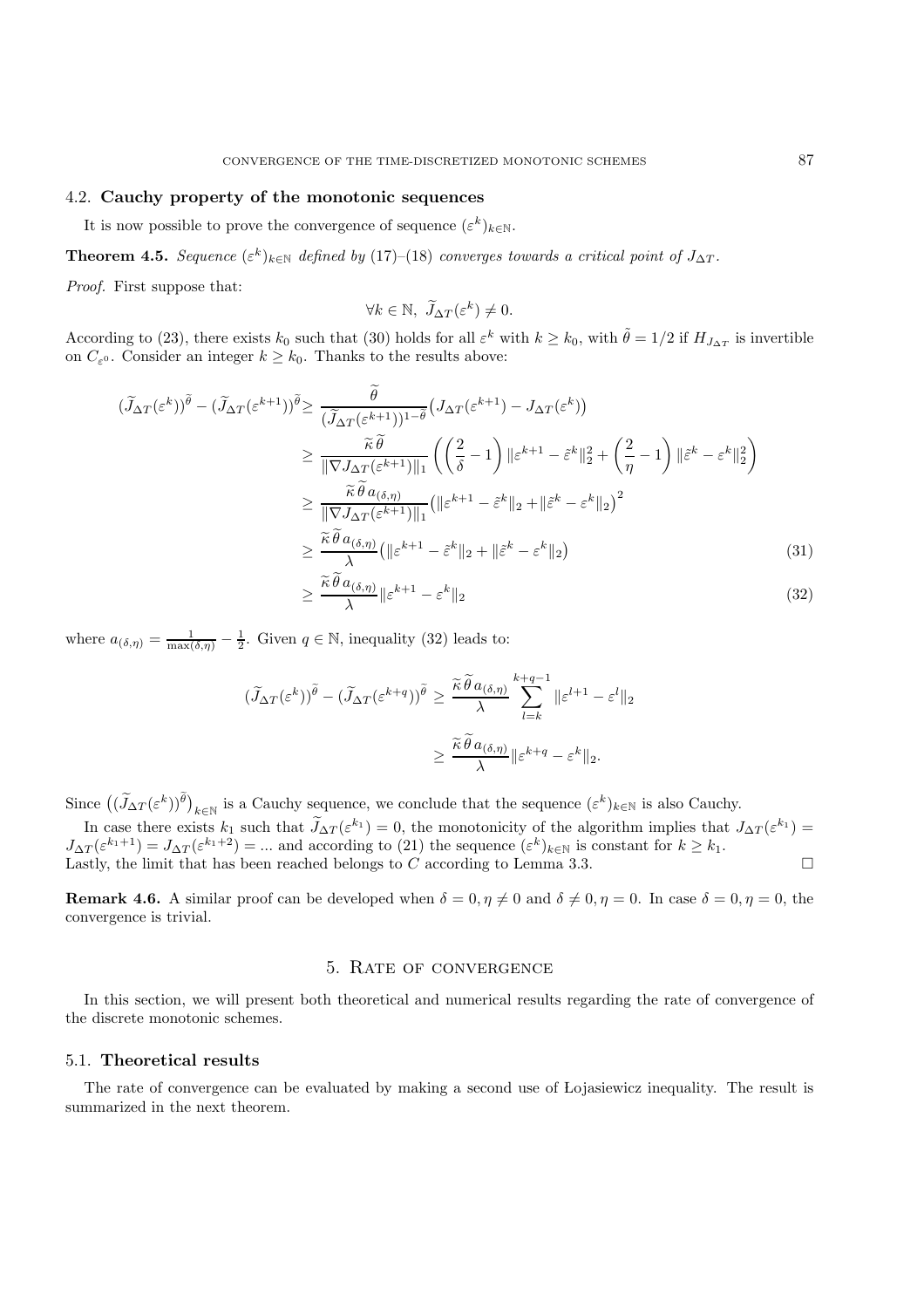**Theorem 5.1.** *Let us denote by*  $\varepsilon^{\infty}$  *the limit of*  $(\varepsilon^k)_{k \in \mathbb{N}}$  *defined by* (17)–(18) *and by*  $\theta$  *and*  $\tilde{\kappa}$  *the real numbers appearing in* (30)*, where*  $C_{\varepsilon^{0}} = \{ \varepsilon^{\infty} \}.$ 

*If*  $\widetilde{\theta} < \frac{1}{2}$ *, then there exists*  $c > 0$  *such that:* 

$$
\|\varepsilon^k - \varepsilon^\infty\|_2 \le ck^{-\frac{\bar{\theta}}{1 - 2\bar{\theta}}}.\tag{33}
$$

*If*  $\widetilde{\theta} = \frac{1}{2}$ *, then there exist* c' and  $\tau$  *such that:* 

$$
\|\varepsilon^k - \varepsilon^\infty\|_2 \le c' \mathrm{e}^{-\tau k}.\tag{34}
$$

*Proof.* As in the proof of Theorem 4.5, let be  $k_0 \geq 0$  such that

$$
\forall l \ge k_0 \qquad \|\nabla J_{\Delta T}(\varepsilon^l)\|_1 \ge \tilde{\kappa} \, |\widetilde{J}_{\Delta T}(\varepsilon^l)|^{1-\tilde{\theta}}.\tag{35}
$$

Let us fix  $k \geq k_0$  and introduce  $\Delta^k$  defined by:

$$
\Delta^k = \sum_{l=k}^{\infty} \|\varepsilon^{l+1} - \tilde{\varepsilon}^l\|_2 + \|\tilde{\varepsilon}^l - \varepsilon^l\|_2.
$$

Sticking to a general way of reasoning, we may assume that  $\Delta^k > 0$  for any  $k \geq k_0$ . By summing (31) between k and  $+\infty$ , we obtain:

$$
(\widetilde{J}_{\Delta T}(\varepsilon^k))^{\widetilde{\theta}} \ge \frac{{\widetilde{\kappa}}\,{\widetilde{\theta}}\,a_{(\delta,\eta)}}{\lambda}\Delta^k.
$$

This estimate, combined with (35), yields:

$$
\|\nabla J_{\Delta T}(\varepsilon^k)\|_1 \geq \widetilde{\kappa} \left(\frac{\widetilde{\kappa}\,\widetilde{\theta}\,a_{(\delta,\eta)}}{\lambda}\Delta^k\right)^{\frac{1-\delta}{\delta}}.
$$

From Lemma 3.4, we get:

$$
\lambda(\Delta^{k-1} - \Delta^k) \ge \widetilde{\kappa} \left( \frac{\widetilde{\kappa} \widetilde{\theta} a_{(\delta,\eta)}}{\lambda} \Delta^k \right)^{\frac{1-\widetilde{\theta}}{\widetilde{\theta}}},
$$

which can be rewritten as follows:

$$
\frac{\Delta^{k-1} - \Delta^k}{(\Delta^k)^\beta} \ge \nu,\tag{36}
$$

with  $\nu > 0$  and  $\beta = \frac{1-\tilde{\theta}}{\tilde{\theta}}$  $\frac{-\theta}{\tilde{\theta}}.$ 

Suppose that  $\tilde{\theta} = \frac{1}{2}$ , *i.e.*,  $\beta = 1$ . Equation (36) reads:

$$
(1+\nu)^{k_0} \Delta^{k_0} \left(\frac{1}{1+\nu}\right)^k \ge \Delta^k,
$$

and (34) is proved with  $c' = (1 + \nu)^{k_0} \Delta^{k_0}$  and  $\tau = \ln(1 + \nu)$ .

Now let us consider the case in which  $\tilde{\theta} < \frac{1}{2}$ . Let  $r \in ]0,1[$ , and first suppose that:

$$
(\Delta^k)^{\beta} \ge r(\Delta^{k-1})^{\beta}.
$$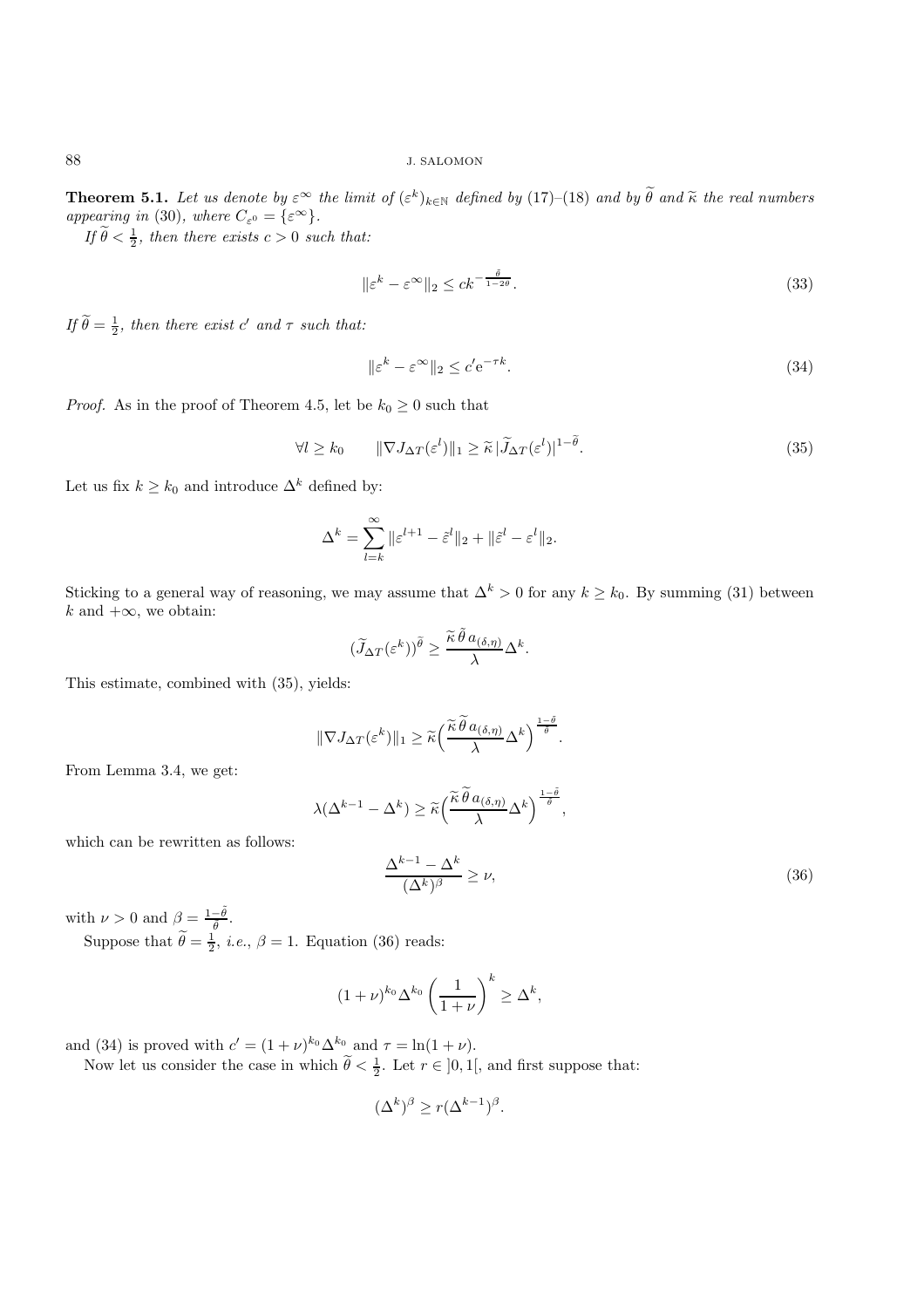Since  $1 - \beta < 0$ , the function  $s \mapsto s^{1-\beta}$  is convex and consequently:

$$
(\Delta^k)^{1-\beta} - (\Delta^{k-1})^{1-\beta} \ge (\beta - 1) \frac{\Delta^{k-1} - \Delta^k}{(\Delta^{k-1})^{\beta}}
$$

$$
\ge (\beta - 1) r \frac{\Delta^{k-1} - \Delta^k}{(\Delta^k)^{\beta}}
$$

$$
\ge (\beta - 1) r\nu.
$$

In the other case:

$$
(\Delta^k)^\beta \le r (\Delta^{k-1})^\beta,
$$

and consequently:

$$
(\Delta^k)^{1-\beta} - (\Delta^{k-1})^{1-\beta} \geq (\Delta^k)^{1-\beta} - (r^{\frac{1}{\beta}} \Delta^k)^{1-\beta} = (1 - r^{\frac{1-\beta}{\beta}}) (\Delta^k)^{1-\beta} \geq (1 - r^{\frac{1-\beta}{\beta}}) (\Delta^{k_0})^{1-\beta}.
$$

Thus, in any case, there exists  $\nu' \geq 0$  such that:

$$
(\Delta^k)^{1-\beta} - (\Delta^{k-1})^{1-\beta} \ge \nu'.\tag{37}
$$

Consider now  $k' > k$ . Inequality (37) implies that for small enough a c, we get:

$$
\Delta^{k'} \le \left(\nu'(k'-k) + (\Delta^k)^{2-\frac{1}{\theta}}\right)^{-\frac{\tilde{\theta}}{1-2\theta}} \le ck'^{-\frac{\tilde{\theta}}{1-2\tilde{\theta}}},
$$

and  $(33)$  follows.

**Remark 5.2.** Thanks to Lemma 2.1, we have thus obtained that if:

$$
\alpha > 2\|\mu\|_{\ast}^2 \|O\|_{\ast} T,\tag{38}
$$

the convergence of the schemes is at least linear.

#### 5.2. **Numerical results**

In order to test the performance of the algorithm we have chosen a case already treated in the literature. The system under consideration is the  $O - H$  bond that vibrates in a Morse type potential. We refer to [20] for the numerical details concerning this system. The objective is to localize the wavefunction at a given location x'; this is expressed through the requirement that  $\langle \psi(T) | O | \psi(T) \rangle$  is maximized, where the observable O is defined by  $O(x) = \frac{\gamma_0}{\sqrt{\pi}} e^{-\gamma_0^2 (x - x')^2}$ . In our test,  $\beta = 1$ ,  $\|\mu\|_* = 0.68151$ ,  $||O||_* = 12.375$  and  $T = 131000$ . Numerical tests carried out on this example show that though (38) is not true at all, the convergence of the algorithm is linear, as it appears in Figure 1. Therefore some further analysis has to be done to improve Lemma 2.1 and the results of Section 5.1.

#### Appendix: convergence of the explicit discrete monotonic scheme

In [12], an explicit scheme has also been presented. The proof of convergence of this scheme, although analogous to that of the implicit scheme, is slightly more elaborate. We briefly introduce here a sufficient condition for convergence.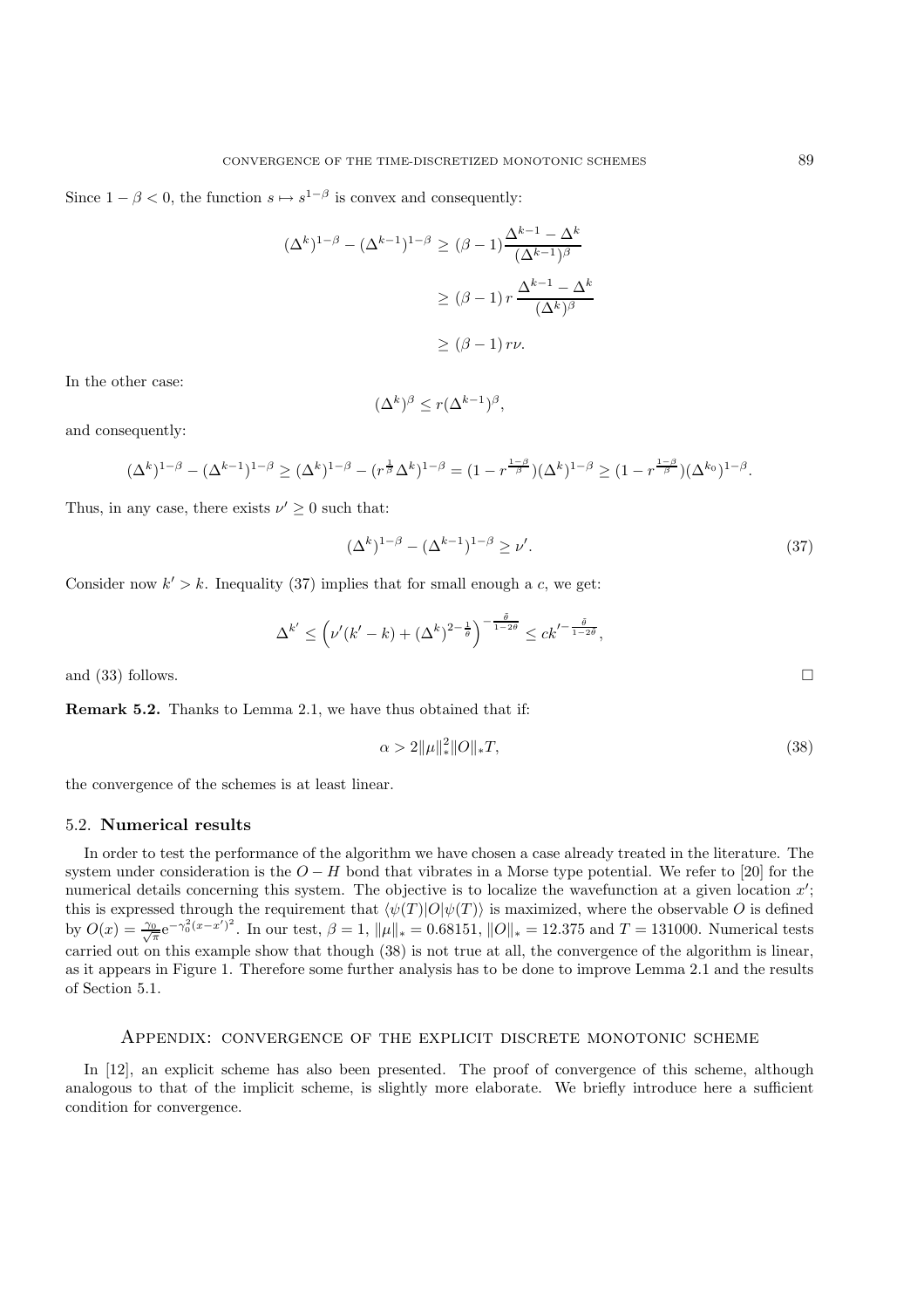



FIGURE 1. The rate of convergence is linear after the 500-th iteration.

## 1. **Definition of the scheme**

Given the initial control amplitudes  $\varepsilon^0$ ,  $\tilde{\varepsilon}^0$  and their associated state  $\psi^0$  and adjoint state  $\chi^0$ , suppose that for some  $k \geq 1$ ,  $\psi^{k-1}$ ,  $\chi^{k-1}$ ,  $\varepsilon^{k-1}$ ,  $\varepsilon^{k-1}$  have already been computed. The iterated quantities of  $\psi^k$ ,  $\chi^k$ ,  $\varepsilon^k$ ,  $\varepsilon^k$ , are defined as follows:

$$
\begin{cases}\n\psi_{j+1}^{k} = e^{\frac{H_{0}\Delta T}{2i}} e^{\frac{V-\mu\varepsilon_{j}^{k}}{i}\Delta T} e^{\frac{H_{0}\Delta T}{2i}} \psi_{j}^{k} \\
\varepsilon_{j}^{k} = (1 - \delta_{j}^{k}) \tilde{\varepsilon}_{j}^{k-1} - \frac{\delta_{j}^{k}}{\alpha} \operatorname{Im} \langle \tilde{\chi}_{j}^{k-1} | \mu | \check{\psi}_{j}^{k} \rangle \\
\psi_{0}^{k} = \psi_{init}, \\
\chi_{j}^{k} = e^{-\frac{H_{0}\Delta T}{2i}} e^{-\frac{V+\mu\varepsilon_{j}^{k}}{i}\Delta T} e^{-\frac{H_{0}\Delta T}{2i}} \chi_{j+1}^{k} \\
\hat{\varepsilon}_{j}^{k} = (1 - \eta_{j}^{k}) \varepsilon_{j}^{k} - \frac{\eta_{j}^{k}}{\alpha} \operatorname{Im} \langle \check{\chi}_{j+1}^{k} | \mu | \tilde{\psi}_{j+1}^{k} \rangle \\
\chi_{N}^{k} = O \psi_{N}^{k},\n\end{cases}
$$
\n(40)

·

where:

$$
\delta_j^k = \frac{\alpha}{\alpha + \Delta T \operatorname{Re} \langle \tilde{\chi}_j^{k-1} | \mu^2 | \check{\psi}_j^k \rangle},
$$

and:

$$
\eta_j^k = \frac{\alpha}{\alpha + \Delta T \operatorname{Re} \langle \breve{\chi}_{j+1}^k | \mu^2 | \widetilde{\psi}_{j+1}^k \rangle}
$$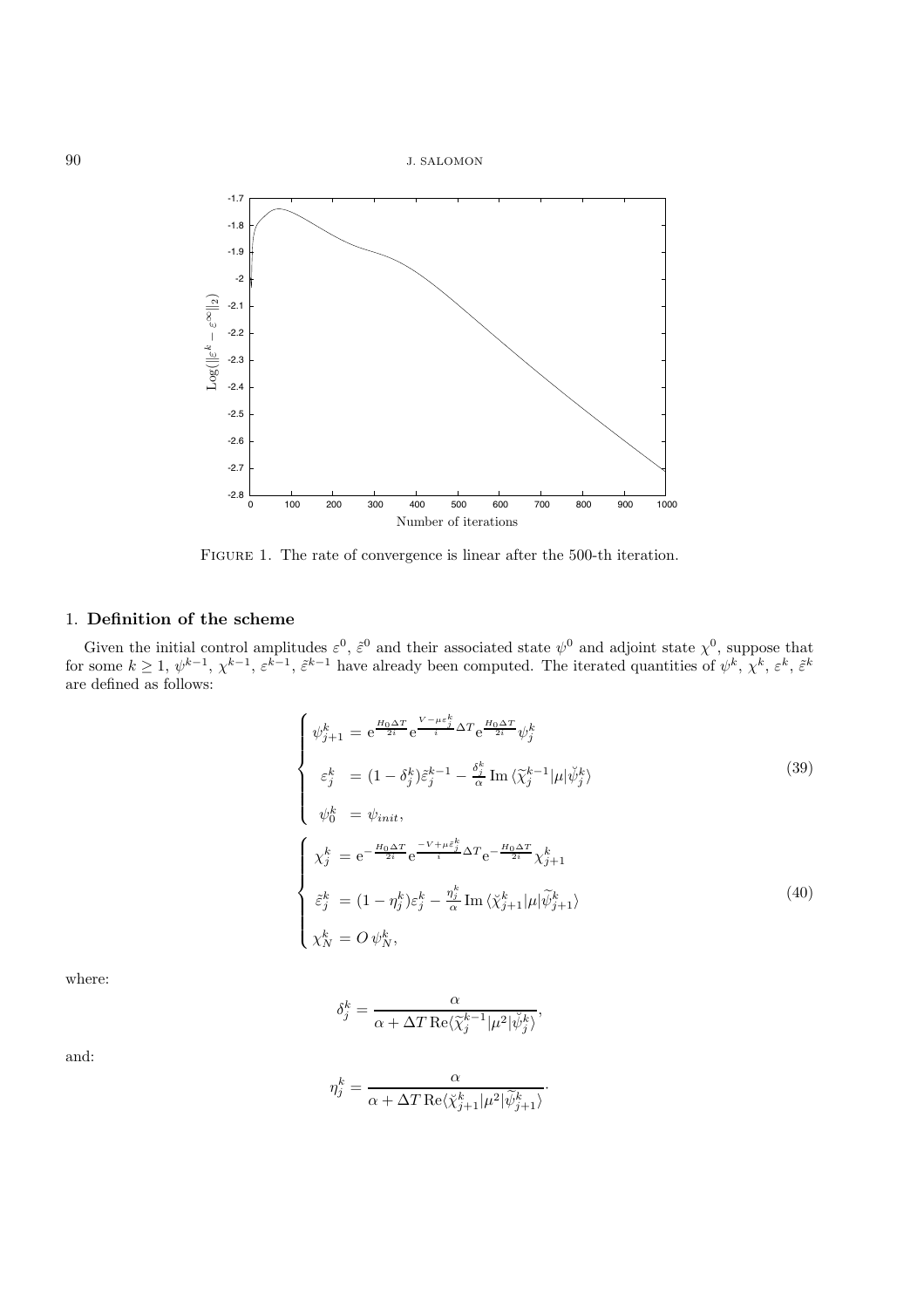# 2. **Properties of sequence**  $(\varepsilon^k)_{k \in \mathbb{N}}$

#### 2.1. *Upper bound*

The first step of the convergence analysis is to obtain an upper bound for the fields. Suppose that:

$$
\alpha > 2\Delta T \|\mu\|_{*}^{2} \|O\|_{*}.
$$
\n(41)

This condition ensures that:

$$
\forall k \in \mathbb{N}, \ \forall j = 0...N-1, \ \delta_j^{k+1} \in \left[0, 2\frac{\alpha}{\alpha+e}\right], \ \eta_j^{k+1} \in \left[0, 2\frac{\alpha}{\alpha+e}\right],
$$

where  $e = \alpha - 2\Delta T \|\mu\|_*^2 \|O\|_*$ . An analysis similar to that in the proof of Lemma 3.1 (see [12]) gives the following result:

**Lemma 5.3.** *Suppose that* (41) *is fulfilled. Given an initial field*  $\varepsilon^0$ *, let us define* M *by:* 

$$
M = \max (||\varepsilon^{0}||_{\infty}, \max\left(1, \frac{1}{e}\right) ||O||_{*} ||\mu||_{*}).
$$

*The sequences*  $(\varepsilon^k)_{k \in \mathbb{N}}$  *and*  $(\tilde{\varepsilon}^k)_{k \in \mathbb{N}}$  *meet the requirements:* 

$$
\forall k \in \mathbb{N}, \ \forall j = 0...N - 1, \ |\varepsilon_j^k| \le M, \ |\tilde{\varepsilon}_j^k| \le M.
$$

#### 2.2. *Monotonic convergence*

In the case of the explicit scheme, equation (20) cannot be explicitly simplified as was the case for the implicit schemes. However, the Taylor-Lagrange formula stipulates the existence of two real numbers  $x_j^k$  and  $y_j^k$  in  $[-M, M]$  such that:

$$
\operatorname{Re}\langle \chi_{j+1}^{k} | e^{\frac{\mu(\varepsilon_{j}^{k} - \tilde{\varepsilon}_{j}^{k})}{i}\Delta T} - Id | \tilde{\psi}_{j+1}^{k} \rangle = \operatorname{Im}\langle \chi_{j+1}^{k} | \mu | \tilde{\psi}_{j+1}^{k} \rangle (\varepsilon_{j}^{k} - \tilde{\varepsilon}_{j}^{k}) \Delta T \n- \operatorname{Re}\langle \chi_{j+1}^{k} | \mu^{2} e^{-i\mu x_{j}^{k}\Delta T} | \tilde{\psi}_{j+1}^{k} \rangle \frac{(\varepsilon_{j}^{k} - \tilde{\varepsilon}_{j}^{k})^{2} \Delta T^{2}}{2},
$$
\n(42)

and:

$$
\operatorname{Re}\langle \widetilde{\chi}_{j}^{k} | e^{i\mu(\varepsilon_{j}^{k+1}-\widetilde{\varepsilon}_{j}^{k})\Delta T} - Id | \widetilde{\psi}_{j}^{k+1} \rangle = - \operatorname{Im}\langle \widetilde{\chi}_{j}^{k} | \mu | \widetilde{\psi}_{j}^{k+1} \rangle (\varepsilon_{j}^{k+1}-\widetilde{\varepsilon}_{j}^{k}) \Delta T + \operatorname{Re}\langle \widetilde{\chi}_{j}^{k} | \mu^{2} e^{i\mu y_{j}^{k}\Delta T} | \widetilde{\psi}_{j}^{k+1} \rangle \frac{(\varepsilon_{j}^{k+1}-\widetilde{\varepsilon}_{j}^{k})^{2} \Delta T^{2}}{2}.
$$
\n(43)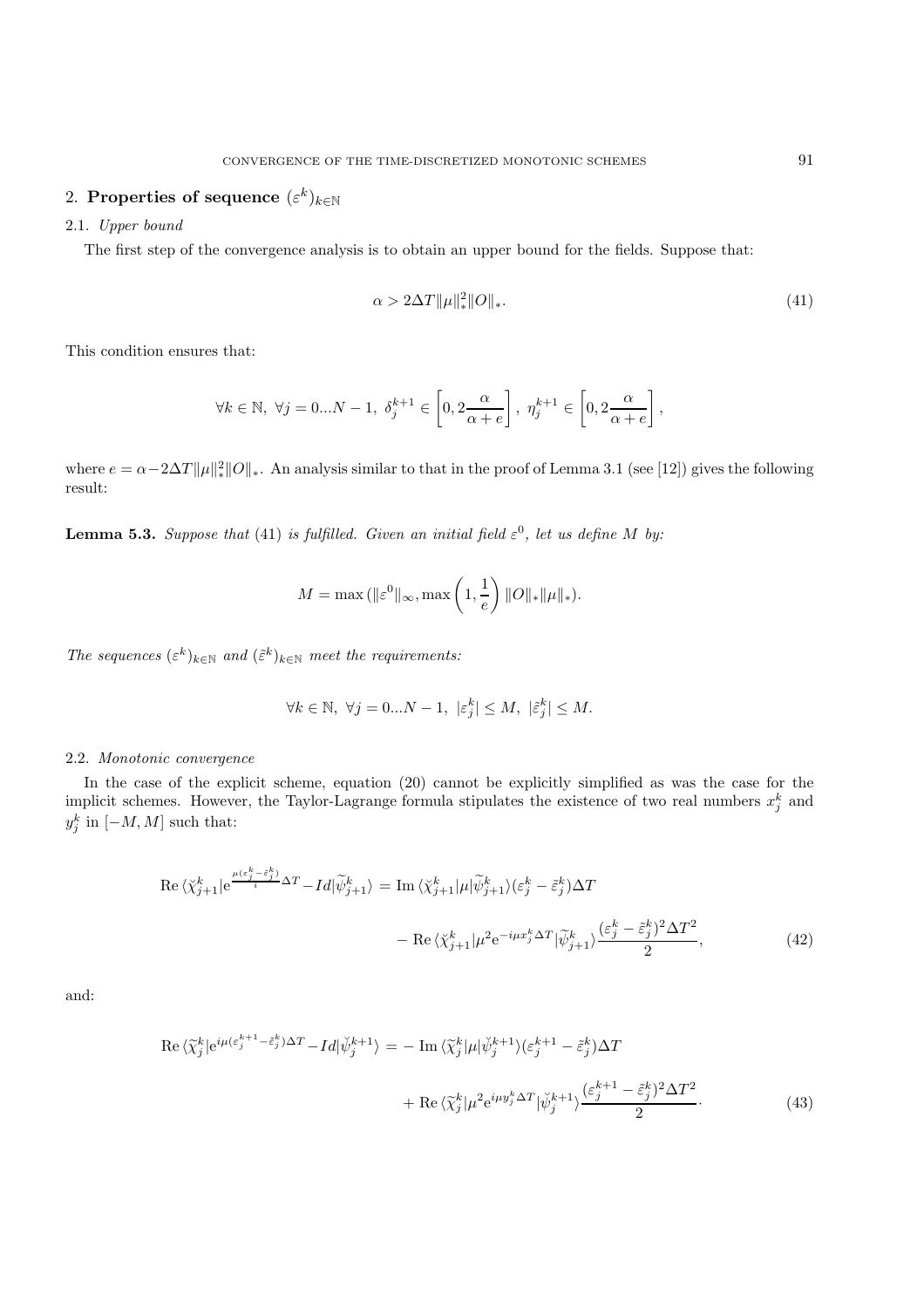Combining (42) and (43) with the definitions of  $\varepsilon_j^k$  and  $\tilde{\varepsilon}_j^k$  given by (39)–(40), we can conclude that (20) can be written as follows:

$$
J_{\Delta T}(\varepsilon^{k+1}) - J_{\Delta T}(\varepsilon^k) = \langle \psi_N^{k+1} - \psi_N^k | O | \psi_N^{k+1} - \psi_N^k \rangle
$$
  
+ 
$$
\Delta T \sum_{j=0}^{N-1} (\varepsilon_j^k - \tilde{\varepsilon}_j^k)^2 \left[ \alpha + \Delta T \operatorname{Re} \langle \chi_{j+1}^k | \mu^2 | \tilde{\psi}_{j+1}^k \rangle \right.
$$
  
+ 
$$
\Delta T \operatorname{Re} \langle \chi_{j+1}^k | \mu^2 (Id - e^{-i\mu x_j^k \Delta T}) | \tilde{\psi}_{j+1}^k \rangle ]
$$
  
+ 
$$
\Delta T \sum_{j=0}^{N-1} (\tilde{\varepsilon}_j^k - \varepsilon_j^{k+1})^2 \left[ \alpha + \Delta T \operatorname{Re} \langle \tilde{\chi}_j^k | \mu^2 | \tilde{\psi}_j^{k+1} \rangle \right.
$$
  
+ 
$$
\Delta T \operatorname{Re} \langle \tilde{\chi}_j^k | \mu^2 (Id - e^{i\mu y_j^k \Delta T}) | \check{\psi}_j^{k+1} \rangle ].
$$

We are now in a position to claim the following result, which is the equivalent of formula  $(21)$  associated with the implicit schemes.

**Lemma 5.4.** *Suppose that the real number*  $\gamma = \alpha - 3\Delta T \|\mu\|_*^2 \|O\|_*$  *is strictly positive. Then the explicit scheme is monotonic and:*

$$
J_{\Delta T}(\varepsilon^{k+1}) - J_{\Delta T}(\varepsilon^k) \geq \gamma [\| \varepsilon_j^k - \hat \varepsilon_j^k \|_2^2 + \| \hat \varepsilon_j^k - \varepsilon_j^{k+1} \|_2^2].
$$

#### 3. **Convergence**

The end of the proof of convergence of the explicit scheme can then be done in a similar way as for implicit schemes (in particular, the proof of Lem. 3.4 can be easily adapted). The next theorem summarizes the result reached.

**Theorem 5.5.** *Suppose that:*

 $\alpha > 3\Delta T \|\mu\|_*^2 \|O\|_*.$ 

*Then the sequence*  $(\varepsilon^k)_{k \in \mathbb{N}}$  *defined by* (39)–(40) *converges towards a critical point of*  $J_{\Delta T}$ *.* 

*Acknowledgements*. We are very grateful to J. Bolte (Laboratoire de Combinatoire et Optimisation, Université P. & M. Curie, Paris), Y. Maday (Laboratoire Jacques-Louis Lions, Université P. & M. Curie, Paris) and G. Turinici (CEREMADE, Université Paris Dauphine) for the helpful discussions that we have had on this topic.

#### **REFERENCES**

- [1] A.D. Bandrauk and H. Shen, Exponential split operator methods for solving coupled time-dependent Schrödinger equations. *J. Chem. Phys.* **99** (1993) 1185–1193.
- [2] K. Beauchard, Local controllability of a 1D Schrödinger equation. *J. Math. Pures Appl.* **84** (2005) 851–956.
- [3] J. Bolte and H. Attouch, On the convergence of the proximal point algorithm for nonsmooth functions involving analytic features. *Math. Program.* (to appear).
- [4] E. Brown and H. Rabitz, Some mathematical and algorithmic challenges in the control of quantum dynamics phenomena. *J. Math. Chem.* **31** (2002) 17–63.
- [5] A. Haraux, M.A. Jendoubi and O. Kavian, Rate of decay to equilibrium in some semilinear parabolic equations. *J. Evol. Equ.* **3** (2003) 463–484.
- [6] K. Ito and K. Kunisch, Optimal bilinear control of an abstract Schrödinger equation. *SIAM J. Cont. Opt.* (to appear).
- [7] R. Judson and H. Rabitz, Teaching lasers to control molecules. *Phys. Rev. Lett* **68** 10 (1992) 1500–1503.
- [8] S. Lojasiewicz, Une propriété topologique des sous-ensembles analytiques réels. *Colloques internationaux du CNRS, Les*  $équations aux dérivées partielles 117 (1963).$
- [9] S. Lojasiewicz, Sur la g´eom´etrie semi- et sous-analytique. *Ann. Inst. Fourier* **43** (1993) 1575–1595.
- [10] Y. Maday and G. Turinici, New formulations of monotonically convergent quantum control algorithms. *J. Chem. Phys* **118** 18 (2003) 8191–8196.
- [11] Y. Maday, J. Salomon and G. Turinici, Discretely monotonically convergent algorithm in quantum control, in *Proc. LHMNLC03 IFAC conference*, Sevilla (2003) 321–324.